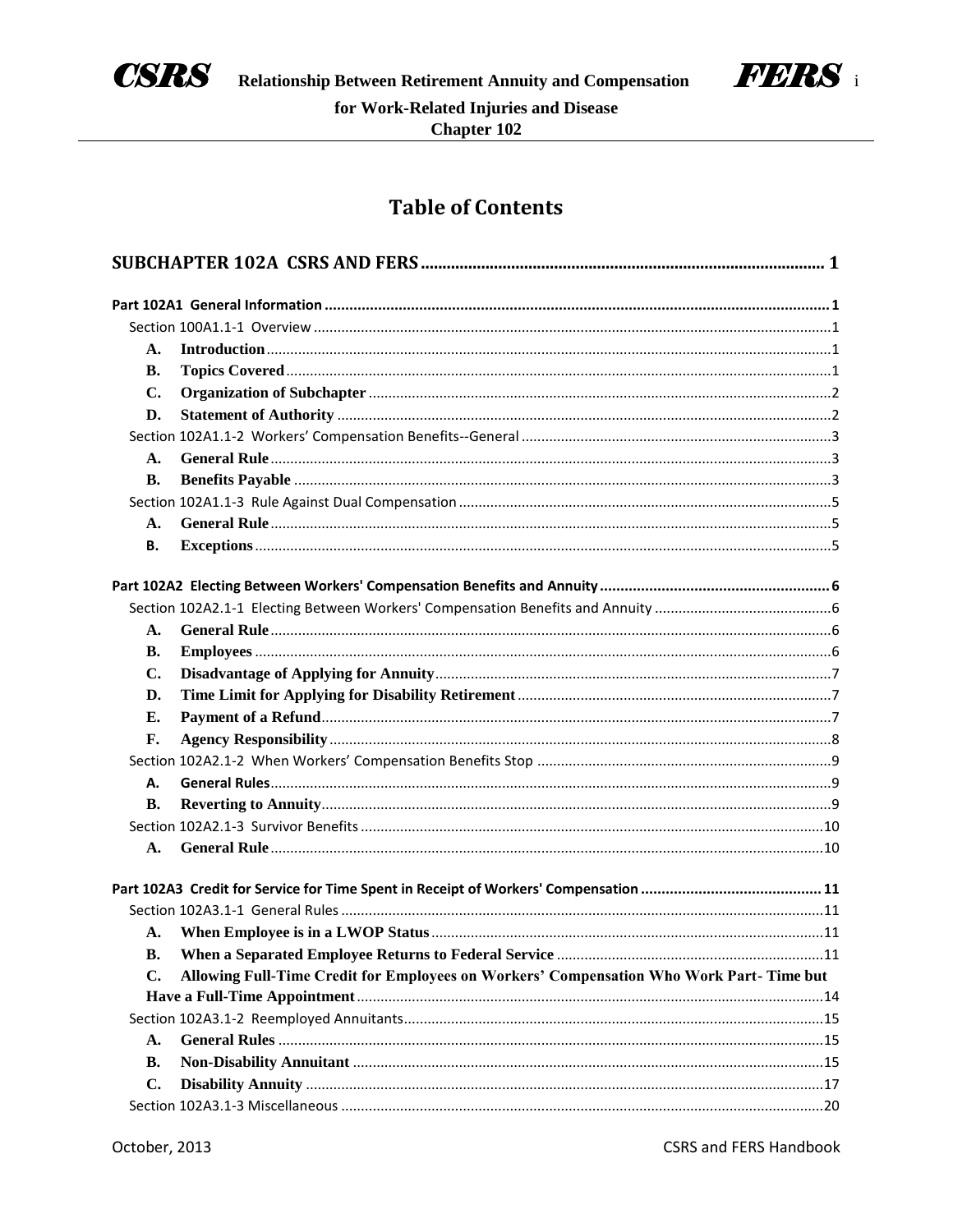



# **Chapter 102**

| A.<br>В.  |  |  |
|-----------|--|--|
|           |  |  |
|           |  |  |
| <b>A.</b> |  |  |
| В.        |  |  |
|           |  |  |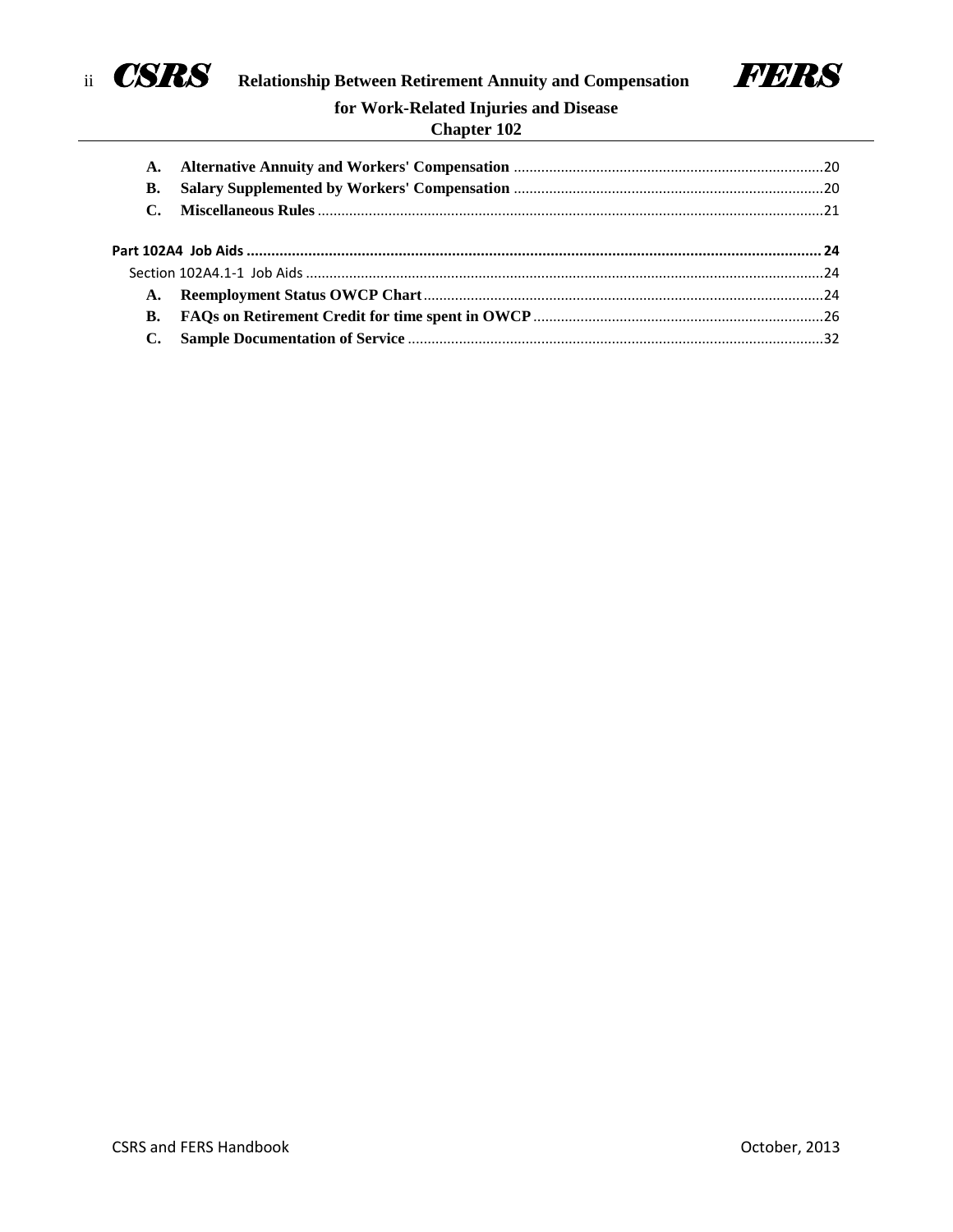



# **Subchapter 102A CSRS and FERS**

# **Part 102A1 General Information**

| Section 100A1.1-1 Overview |                          |                                                                                                                                                                                                                                                                                                                                                                                                                                                                                                                                                                                                                                                            |
|----------------------------|--------------------------|------------------------------------------------------------------------------------------------------------------------------------------------------------------------------------------------------------------------------------------------------------------------------------------------------------------------------------------------------------------------------------------------------------------------------------------------------------------------------------------------------------------------------------------------------------------------------------------------------------------------------------------------------------|
|                            | A. Introduction          | An employee who is disabled or injured in the line of duty may be eligible<br>for workers' compensation benefits from the Department of Labor (DOL),<br>Office of Workers' Compensation Programs (OWCP). This subchapter<br>explains how the employee's entitlement to workers' compensation benefits<br>affects present and future retirement and survivor annuity rights under<br>CSRS, CSRS Offset, and FERS.                                                                                                                                                                                                                                           |
|                            | <b>B.</b> Topics Covered | This subchapter covers:<br>General information about workers' compensation benefits;<br>٠<br>The rules about dual compensation;<br>٠<br>Making an election between an annuity and workers'<br>compensation benefits;<br>The termination of workers' compensation benefits;<br>٠<br>A surviving spouse's election between a survivor annuity and<br>٠<br>workers' compensation death benefits;<br>Credit for time in receipt of workers' compensation benefits for<br>٠<br>retirement purposes; and<br>The effect an election to receive workers' compensation benefits<br>$\bullet$<br>has on the alternative annuity and other retirement considerations. |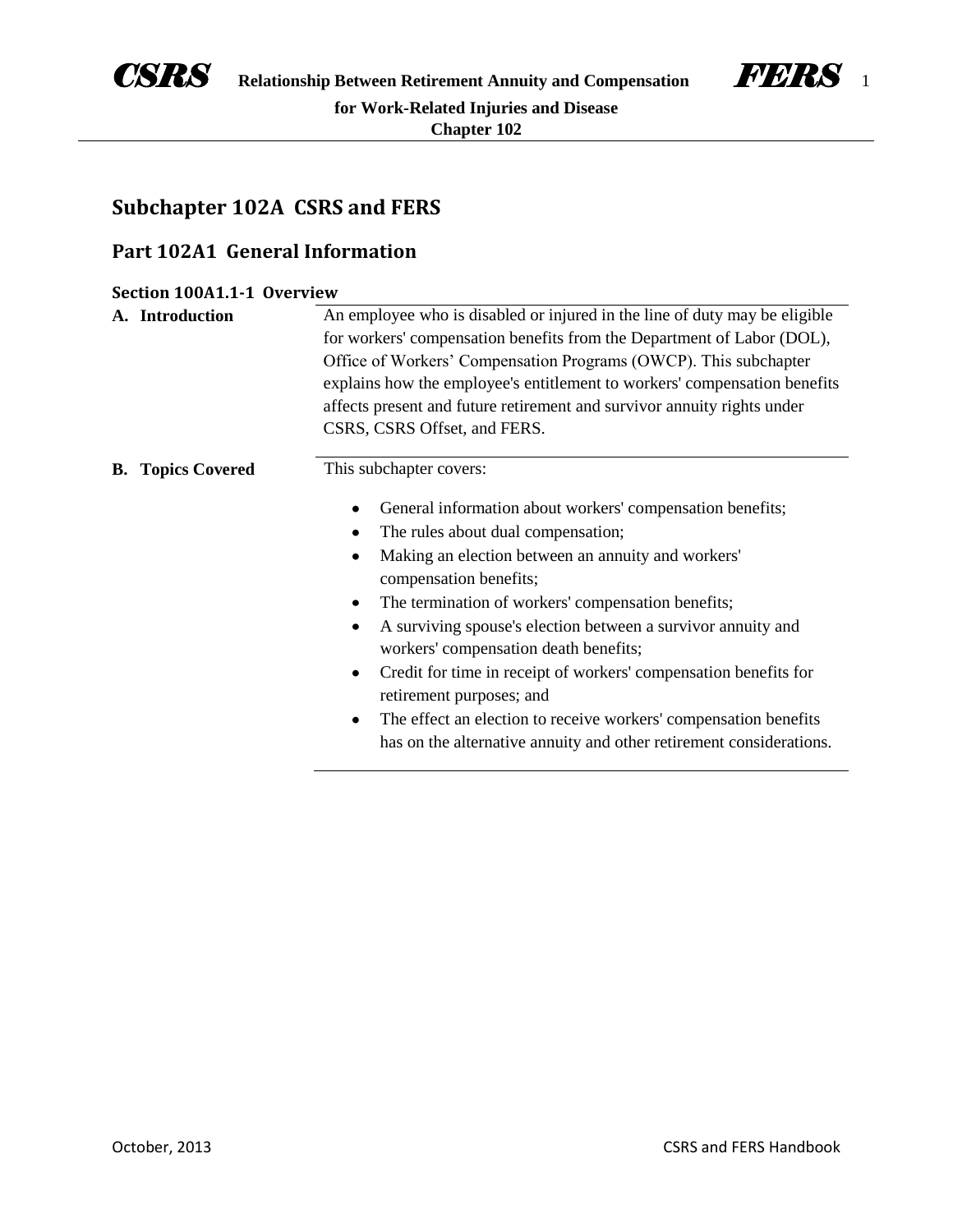

<sup>2</sup> *CSRS* **Relationship Between Retirement Annuity and Compensation** *FERS*



# **for Work-Related Injuries and Disease**

| <b>Chapter 102</b> |  |
|--------------------|--|
|                    |  |

**C. Organization of Subchapter**

This subchapter has four parts.

| <b>PART</b> | <b>NAME OF PART</b>                                                                         | <b>PAGE</b> |
|-------------|---------------------------------------------------------------------------------------------|-------------|
| 102A1       | General Information                                                                         |             |
| 102A2       | Electing Between Workers'<br><b>Compensation and Disability Annuity</b>                     | 6           |
| 102A3       | Credit for Service for Time Spent in<br>Receipt of Workers' Compensation<br><b>Benefits</b> | 11          |
| 102A4       | <b>Job Aids</b>                                                                             | 24          |

| D. Statement of<br><b>Authority</b> | This subchapter is based on the laws and regulations cited below.                                                                                                                   |
|-------------------------------------|-------------------------------------------------------------------------------------------------------------------------------------------------------------------------------------|
|                                     | United States Code: 5 U.S.C. 8116, 8332, 8337, 8344, 8411, 8415,<br>٠<br>8464a, and 8468                                                                                            |
|                                     | Code of Federal Regulations: 5 CFR Parts 831 and 842                                                                                                                                |
|                                     | This subchapter supersedes the following Benefits Administration Letters<br>(BAL):                                                                                                  |
|                                     | BAL 04-105, 12/7/2004, Enhanced Annuity for Certain FERS<br>٠<br>Employees Receiving Compensation from the Office of Workers'<br><b>Compensation Programs</b>                       |
|                                     | BAL 07-103, 7/2/2007, <i>Hatch v. OPM</i> : Allowing Full-Time<br>$\bullet$<br>Credit for Employees on Workers' Compensation Who Work<br>Part-Time but Have a Full-Time Appointment |

÷,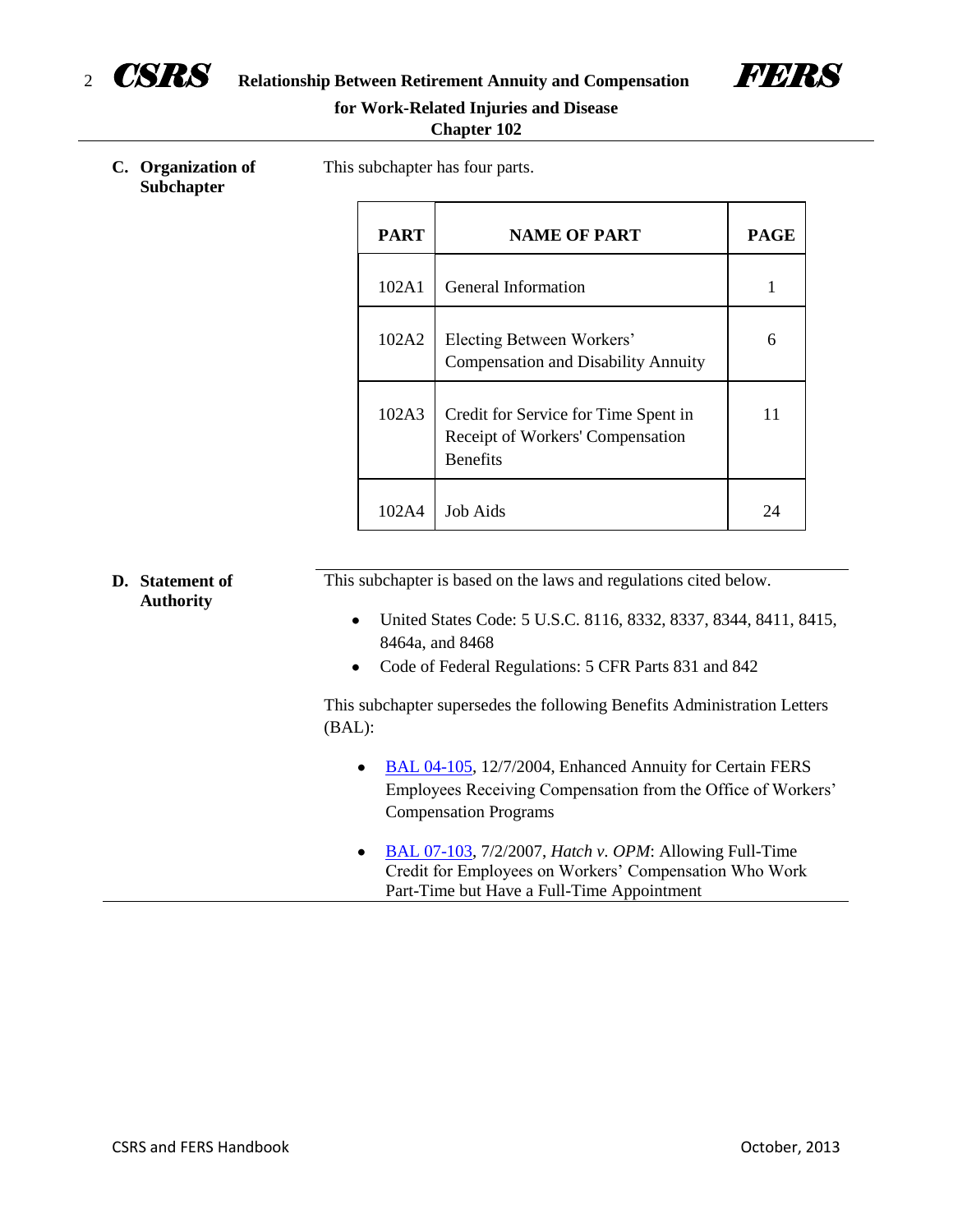



# **Section 102A1.1-2 Workers' Compensation Benefits--General**

| A. General Rule            | The Federal Employees' Compensation Act (FECA) authorizes<br>payment of workers' compensation benefits to employees of the<br>United States who are disabled due to an employment-related<br>disease or injury sustained in the performance of duty.<br>Compensation means the money allowance or other benefits<br>payable to an employee's dependents. Therefore compensation<br>includes not only money paid for work related disability, but<br>also includes payments for medical expenses. The FECA is<br>administered by the Department of Labor (DOL, Office of<br>Workers' Compensation Programs (OWCP). If the employee<br>dies as a result of the employment-related disease or injury,<br>OWCP pays compensation benefits to his or her eligible<br>dependents. |
|----------------------------|-----------------------------------------------------------------------------------------------------------------------------------------------------------------------------------------------------------------------------------------------------------------------------------------------------------------------------------------------------------------------------------------------------------------------------------------------------------------------------------------------------------------------------------------------------------------------------------------------------------------------------------------------------------------------------------------------------------------------------------------------------------------------------|
|                            | The primary purpose of workers' compensation is to provide an<br>adequate substitute for an employee's work-related loss of wage<br>earning capacity. When an employee returns to work and<br>resumes earning wages at the same or greater than earned before<br>the work injury, then compensation is no longer payable.                                                                                                                                                                                                                                                                                                                                                                                                                                                   |
| <b>B.</b> Benefits Payable | Benefits provided under the FECA are broken down into six<br>basic areas:                                                                                                                                                                                                                                                                                                                                                                                                                                                                                                                                                                                                                                                                                                   |
|                            | (1) Continuation of Pay (COP)<br>Compensation for wage loss or wage earning capacity;<br>(2)<br>Compensation for permanent disfigurement or loss<br>(3)<br>(scheduled award) of use of a body member;<br>(4) Payments of medical and related expenses;<br>(5) Payment for vocational rehabilitation services; and<br>(6) Death benefits.                                                                                                                                                                                                                                                                                                                                                                                                                                    |
|                            | FECA does provide other benefits as well. Each of the five<br>areas of benefits is summarized below:                                                                                                                                                                                                                                                                                                                                                                                                                                                                                                                                                                                                                                                                        |
|                            | <i>Continuation of Pay (COP)</i> - An employee who is<br>(1)<br>injured on-the-job is entitled to up to 45 calendar days<br>of Continuation of Pay (COP) when medical evidence<br>documents that he or she is unable to work. The<br>employing agency pays COP rather than the OWCP.<br>The period of COP is like any other period of<br>creditable civilian service for the purposes of CSRS<br>or FERS benefits.                                                                                                                                                                                                                                                                                                                                                          |
|                            | (2) Loss of Wages- An employee who suffers a work-<br>related disability may be entitled to one or more types<br>of wage loss compensation according to the nature or<br>type of disability incurred. Compensation based on<br>loss of wages due to temporary total disability is paid<br>at 66 2/3 percent without dependents. With<br>dependents the injured workers is entitled to                                                                                                                                                                                                                                                                                                                                                                                       |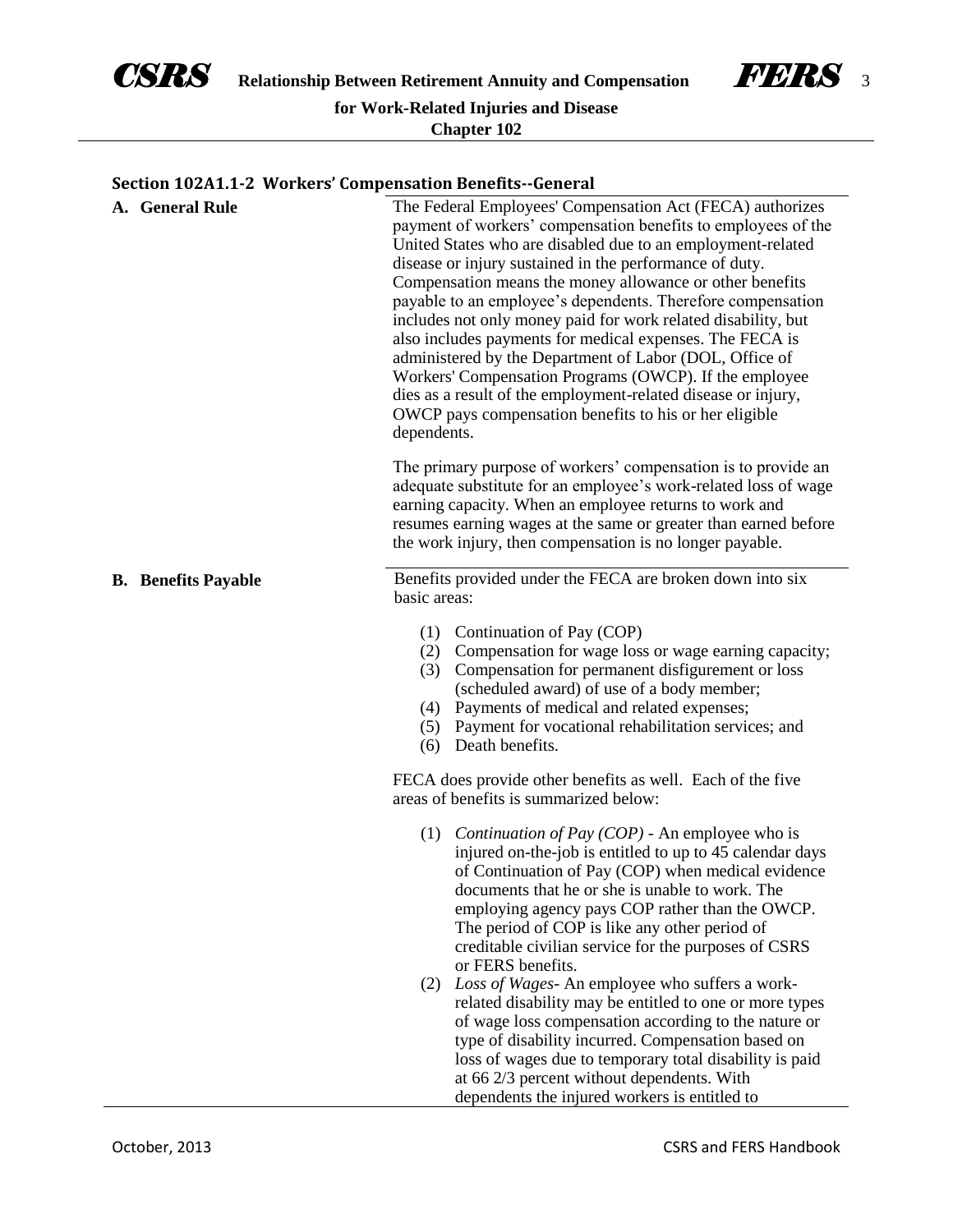

compensation at the rate of 75% of the salary.

Compensation for wage loss is payable after continuation of pay (see Note) ends or from the beginning of pay loss.

- (3) *Disfigurement or Loss of Use (Scheduled Award)* Under the FECA, compensation in the form of scheduled award is provided for a specified period for the permanent loss of use of certain members and functions of the body. Partial loss or loss of use of these members and functions is compensated on a proportional basis. FECA recipients can receive schedule award payments currently with OPM annuity payments.
- (4) *Medical Benefits* The FECA at 5 U.S.C. 8103 authorizes medical services for treatment of any condition which is related to factors of Federal employment. No limit is imposed on the amount of medical expenses or the length of time for which they are paid as long as the charges represent the reasonable and customary fees for the services being provided and the need for treatment has been demonstrated
- (5) *Vocational Rehabilitation Services* The FECA at 5 U.S.C. provides for vocational rehabilitation services to assist disabled employees in returning to gainful employment consistent with their physical, emotional, and educational abilities.
- (6) *Death/Survivor Benefits*-The survivors of a Federal employee whose death is work-related are entitled to benefits in the form of compensation payments, funeral expenses, transportation expenses, for the remains, if necessary, and payment for termination of deceased's status as a Federal employee.

CSRS and FERS Handbook October, 2013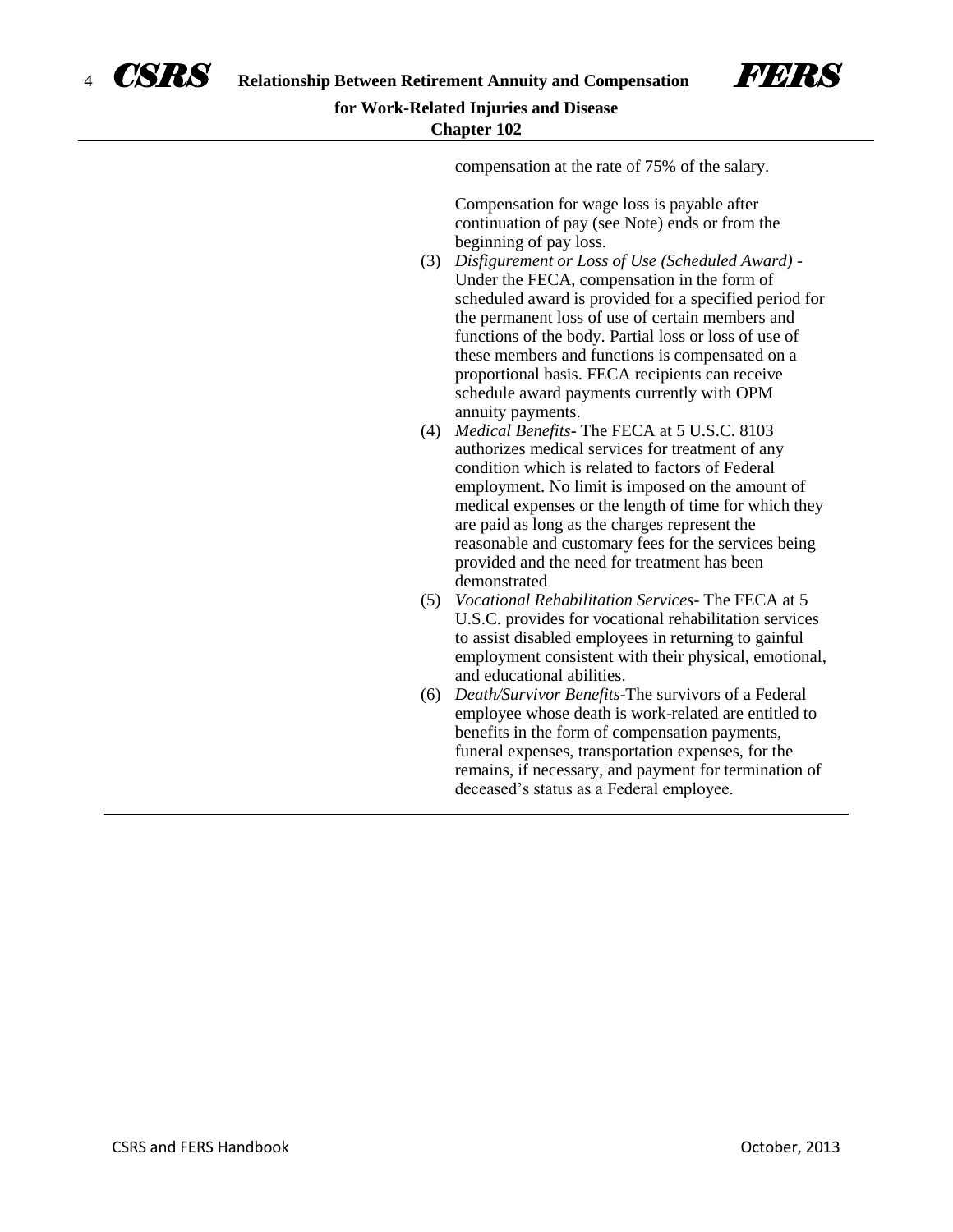



# **Section 102A1.1-3 Rule Against Dual Compensation**

|    | A. General Rule   | The law provides that compensation may not be paid concurrently with<br>certain benefits paid by other federal agencies. A federal employee who<br>suffers an on-the job injury may be entitled to benefits under the FECA<br>and various other sources for the same injury at the same time. Some of<br>these sources are CSRS/FERS disability retirement and /or spouse<br>benefits, veteran's disability, or death benefits and Social Security. Some<br>of these benefits can be collected by an injured worker at the same time<br>that he/she is collecting OWCP benefits, while others are prohibited and<br>considered to be dual benefits. Exceptions barring the receipt of dual<br>benefits are listed in paragraph B.<br>CSRS and FERS- CSRS/FERS annuity benefits provided by the Office of |
|----|-------------------|----------------------------------------------------------------------------------------------------------------------------------------------------------------------------------------------------------------------------------------------------------------------------------------------------------------------------------------------------------------------------------------------------------------------------------------------------------------------------------------------------------------------------------------------------------------------------------------------------------------------------------------------------------------------------------------------------------------------------------------------------------------------------------------------------------|
|    |                   | personnel Management (OPM), either by regular retirement or disability<br>retirement cannot be collected by an injured worker who is currently<br>receiving workers' compensation benefits. The employee must make an<br>election between workers' compensation and retirement benefits. Once an<br>election is made, it can be revoked at any time. If OPM benefits are<br>elected, the employee is still entitled to have medical expenses for<br>treatment of the accepted condition(s) paid by OWCP.                                                                                                                                                                                                                                                                                                 |
| В. | <b>Exceptions</b> | There is once exception to the general rule that an employee may not<br>receive OWCP and civil service retirement benefits, simultaneously.<br>Scheduled benefits (scheduled award payments for permanent impairment<br>of certain functions of the body or certain internal or external organs) may<br>be paid in addition to CSRS/FERS disability or regular retirement<br>annuities.                                                                                                                                                                                                                                                                                                                                                                                                                  |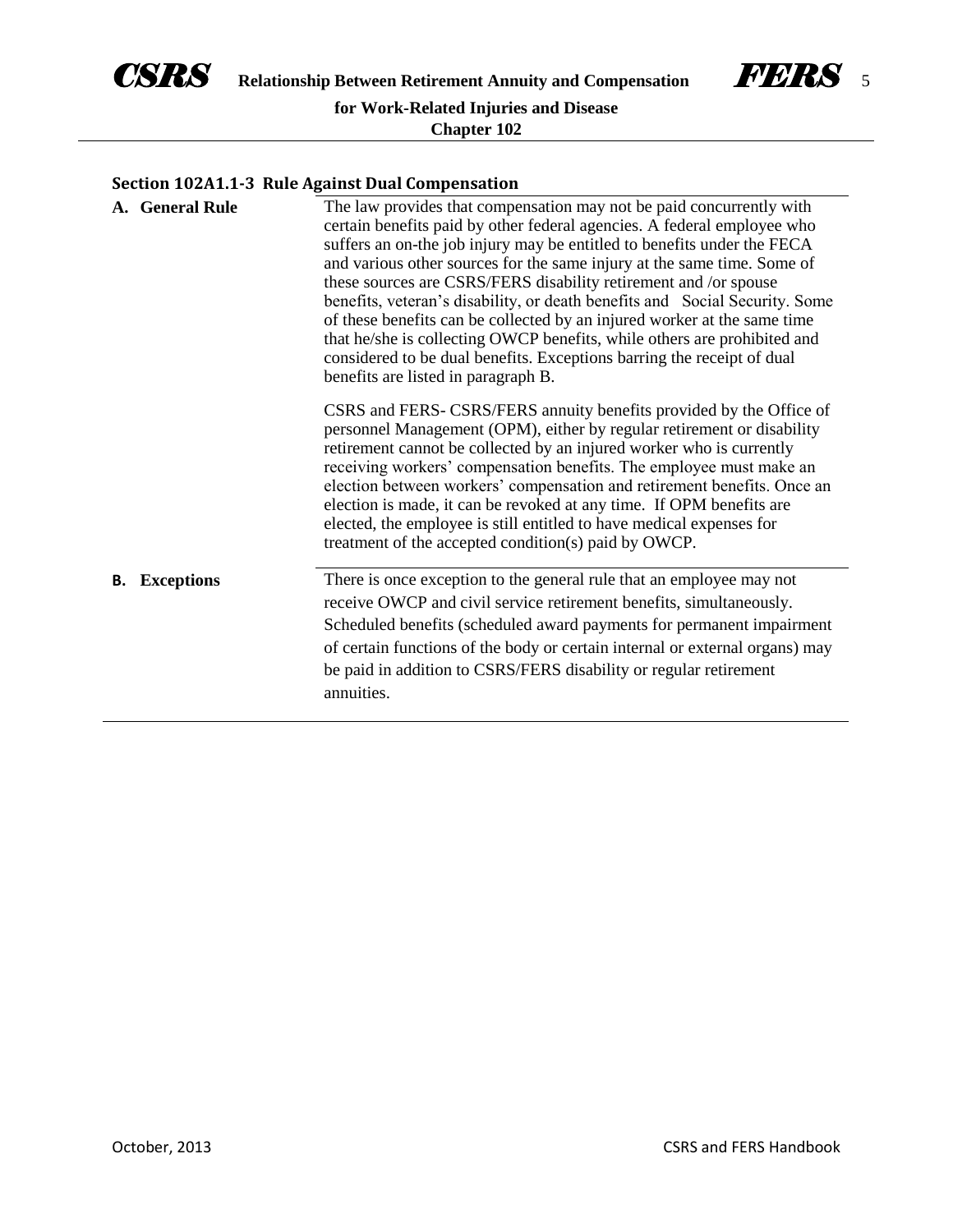



# **Part 102A2 Electing Between Workers' Compensation Benefits and Annuity**

| Section 102A2.1-1 Electing Between Workers' Compensation Benefits and Annuity |                                                                                                                                                                                                                                                                                                                                                                                                                                                                                                                                                                                                                                                                                                                                 |  |
|-------------------------------------------------------------------------------|---------------------------------------------------------------------------------------------------------------------------------------------------------------------------------------------------------------------------------------------------------------------------------------------------------------------------------------------------------------------------------------------------------------------------------------------------------------------------------------------------------------------------------------------------------------------------------------------------------------------------------------------------------------------------------------------------------------------------------|--|
| A. General Rule                                                               | Separated employees who have applied for workers' compensation must<br>also apply for retirement benefits to preserve their rights under CSRS or<br>FERS. If the employee is eligible for both benefits, he or she must then<br>choose between them. The election between workers' compensation<br>benefits and annuity is made by the employee with the OWCP. The<br>OWCP then notifies OPM of the election. Applying for retirement benefits<br>is the only way the employee's (and his or her survivors') future annuity<br>rights will be protected.                                                                                                                                                                        |  |
|                                                                               | If an employee applies for both benefits, OPM will begin annuity<br>payments if OWCP has not awarded, benefits by the time we finalize the<br>retirement claim. If OWCP subsequently awards benefits, the annuitant<br>must reimburse OPM for annuity that has been paid. Normally, OWCP<br>withholds the amount of annuity to be repaid from workers' compensation<br>benefits to reimburse OPM                                                                                                                                                                                                                                                                                                                                |  |
|                                                                               | <i>NOTE</i> : It is not necessary for a separated employee who is eligible<br>for an annuity based on age and service to file an application for<br>annuity to protect his or her right to an annuity. However, it is<br>necessary for him or her to file an application for annuity to<br>preserve survivors' rights to CSRS or FERS survivor annuity<br>benefits and continued health insurance coverage in the event the<br>employee dies and the survivor(s) do not qualify for workers'<br>compensation on a continuing basis. Survivors are eligible for<br>FECA death benefits only if the employee dies as a result of the<br>work-related injury or disease. The OWCP is responsible for<br>making this determination. |  |
| <b>B.</b> Employees                                                           | If an annuitant elects to receive workers' compensation benefits, OPM<br>suspends payment of his or her annuity during the period that the OWCP<br>pays compensation benefits. However, if the compensation benefits end<br>for any reason, OPM will reinstate the annuity if the individual remains<br>entitled.                                                                                                                                                                                                                                                                                                                                                                                                               |  |
|                                                                               | NOTE: An election between workers' compensation benefits and a<br>CSRS or FERS annuity is not irrevocable. The individual may<br>switch between the two benefits whenever it is to his or her<br>advantage to do so.                                                                                                                                                                                                                                                                                                                                                                                                                                                                                                            |  |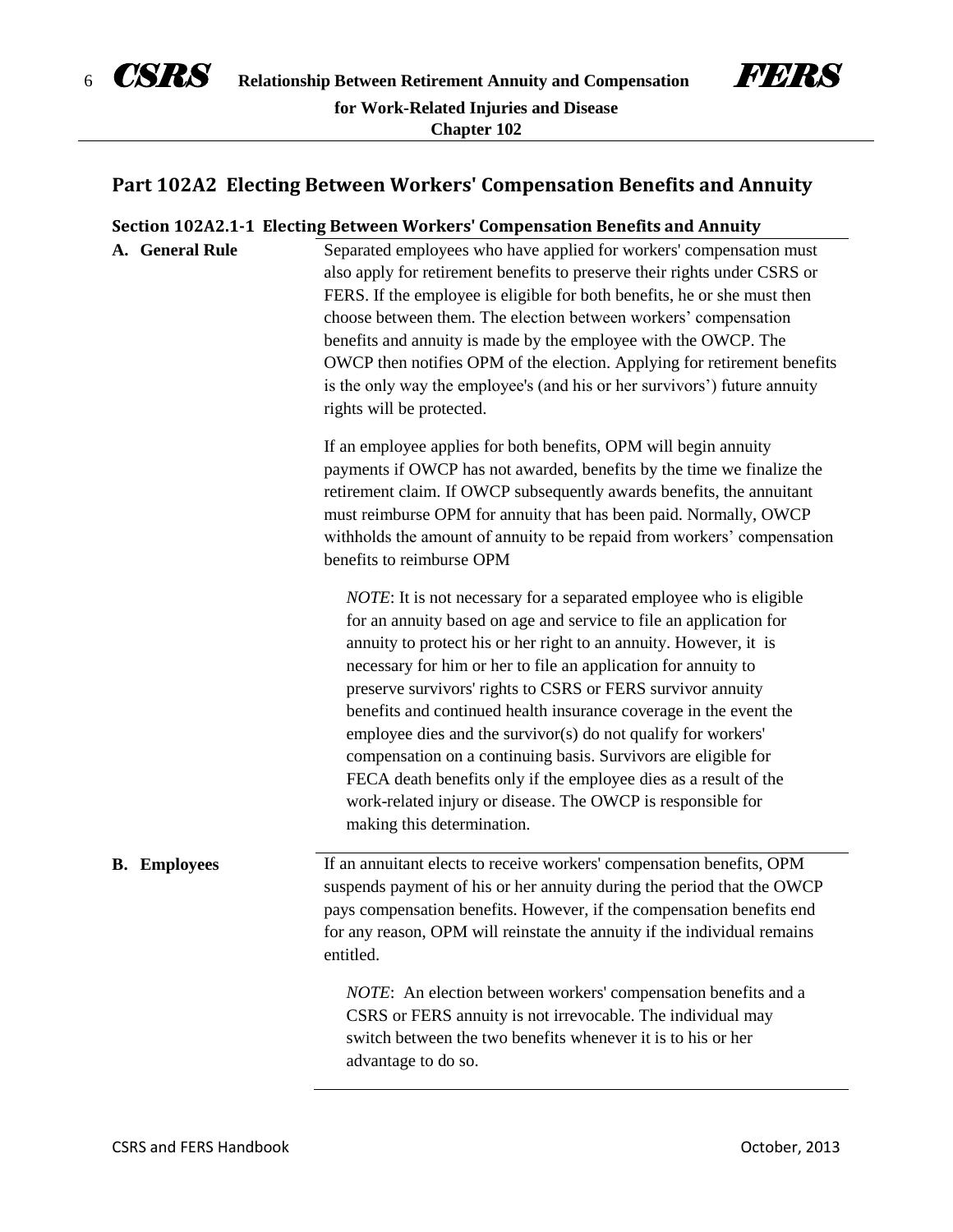

|                                                                                    | <i>NOTE</i> 2: The annuitant is responsible for promptly notifying OPM<br>of any change in the compensation award (for example, if the<br>scheduled award ends and a nonscheduled award begin). In<br>addition, the annuitant is responsible for notifying OPM if a claim<br>for workers' compensation is approved after the annuity has begun.<br>The annuitant is liable for any overpayment of annuity that occurs<br>due to dual payment of benefits while he or she is receiving a<br>nonscheduled award.                                                                                                                                                                                                                                                                                                                                                                                                                                                                                                                                                  |
|------------------------------------------------------------------------------------|-----------------------------------------------------------------------------------------------------------------------------------------------------------------------------------------------------------------------------------------------------------------------------------------------------------------------------------------------------------------------------------------------------------------------------------------------------------------------------------------------------------------------------------------------------------------------------------------------------------------------------------------------------------------------------------------------------------------------------------------------------------------------------------------------------------------------------------------------------------------------------------------------------------------------------------------------------------------------------------------------------------------------------------------------------------------|
| C. Disadvantage of<br><b>Applying for</b><br><b>Annuity</b>                        | An individual who files an application for retirement with OPM and is<br>entitled to an annuity, but who elects to receive workers' compensation<br>benefits for loss of wage-earning capacity in lieu of the annuity, is<br>considered an annuitant. Unless the person's entitlement to an annuity ends<br>(for example, because of recovery from the disabling condition), he or she<br>is subject to the rules governing reemployed annuitants upon<br>reemployment. This may be a disadvantage if the individual is reemployed<br>at a lower grade, on a part-time basis, or does not work long enough to be<br>eligible for a supplemental annuity. For further information, see section<br>102A3.1-2, Reemployed Annuitants.                                                                                                                                                                                                                                                                                                                              |
| D. Time Limit for<br><b>Applying for</b><br><b>Disability</b><br><b>Retirement</b> | OPM or the last employing agency must receive a separated employee's<br>disability retirement application within 1 year of the date of separation<br>from Federal service unless the person is mentally incompetent.<br>A former employee will not be eligible for disability retirement benefits if<br>he or she did not file a retirement application within the 1-year time limit<br>even if workers' compensation stops. In addition, his or her survivors will<br>not be eligible for survivor death benefits because their survivor rights<br>would not be established. (The former employee also will not be eligible to<br>temporarily continue health benefits coverage under 5 U.S.C. 8905a.)<br>(1) The 1-year limit does not apply to applications for non-disability<br>benefits.<br>(2) An incomplete disability retirement application, or an application<br>on a form not prescribed by OPM, is sufficient for meeting this 1-<br>year limit. However, to award an annuity, OPM must receive an<br>application that is suitable for processing. |
| E. Payment of a<br><b>Refund</b>                                                   | A separated employee, who is not entitled to receive an annuity, including<br>an individual who elected to receive workers' compensation benefits in lieu<br>of a disability annuity, may receive a refund of his or her retirement<br>contributions. However, before applying for the refund, the employee                                                                                                                                                                                                                                                                                                                                                                                                                                                                                                                                                                                                                                                                                                                                                     |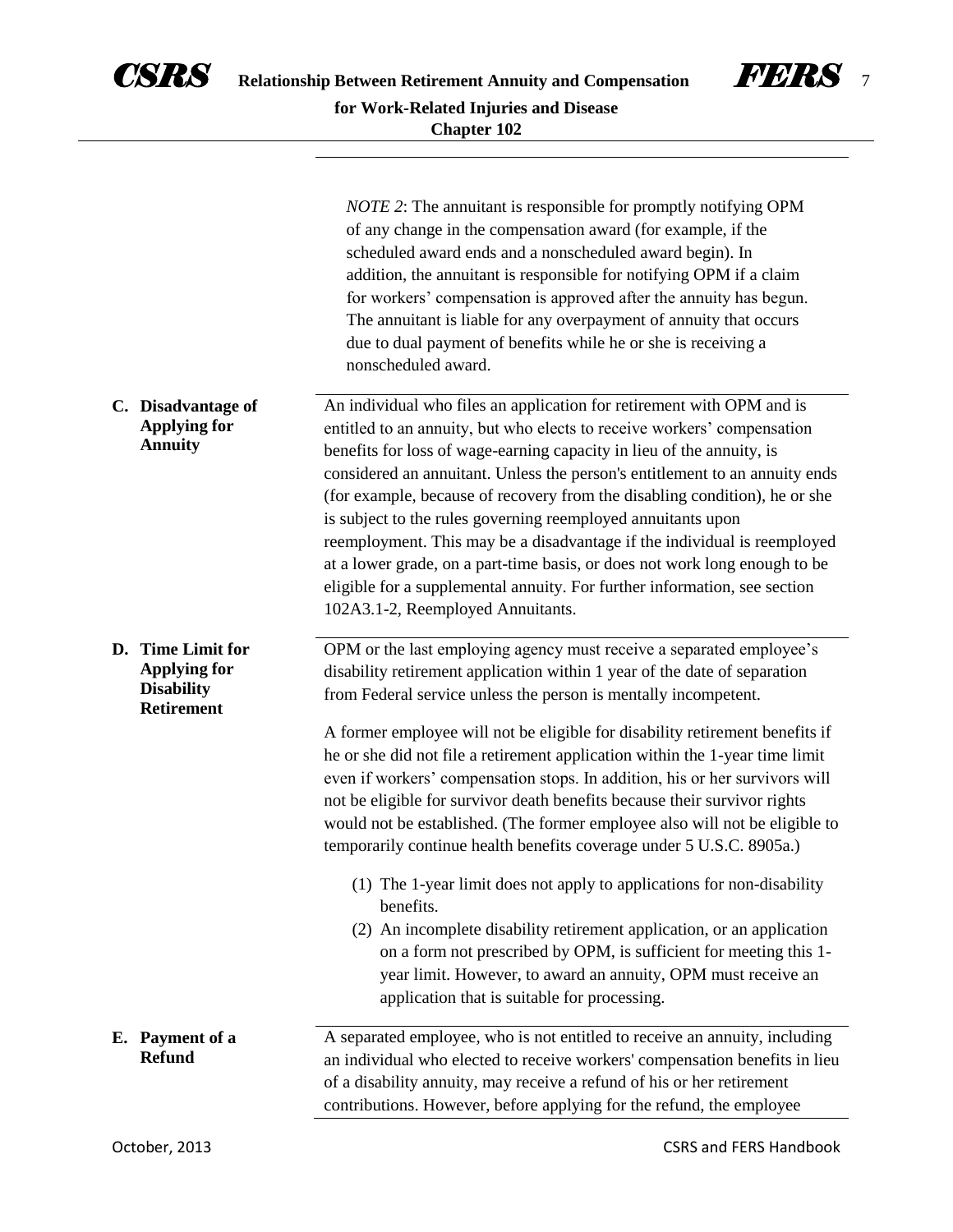

**F. Agency** 

**Responsibility**



should be aware of the following:

If a separated employee receives a refund, he or she forfeits all annuity rights based on the service covered by the refund (including survivor benefits) unless the individual is later reemployed in a position subject to CSRS or CSRS Offset.

- (1) An employee may believe that his or her compensable injury is permanent and that workers' compensation benefits will continue for life. However, workers' compensation benefits are frequently interrupted or end because of :
- (2) (1) a change in the employee's medical condition, (2) the availability of work or (3) rehabilitation.

The decision to apply or not apply for an annuity and whether to apply for a refund of retirement contributions impacts the separating employee's future benefits as well as those of his or her survivors. The employing agency should inform separating employees of the rules governing receipt of workers' compensation benefits and annuity so they can make decisions based on what they expect their future employability to be.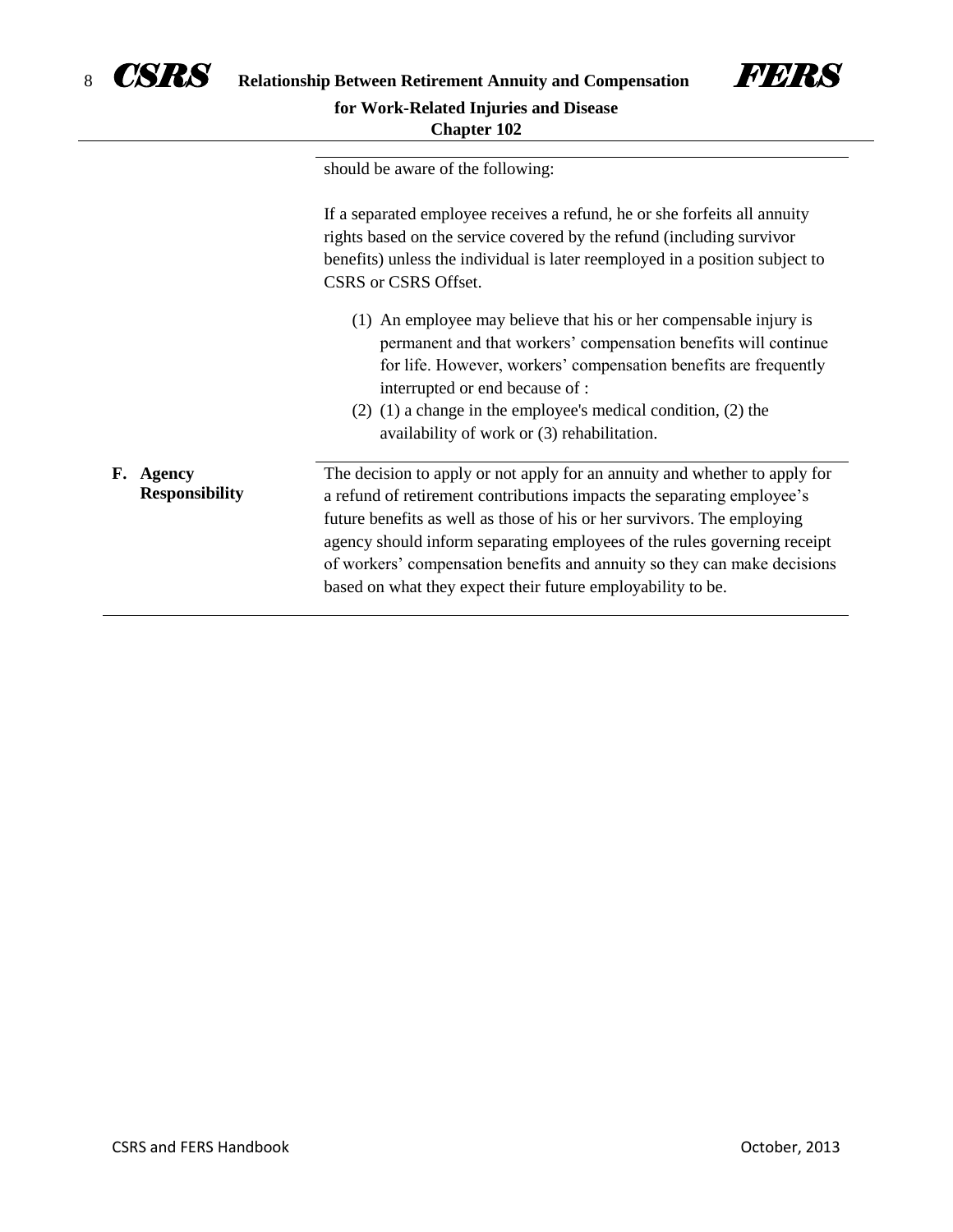



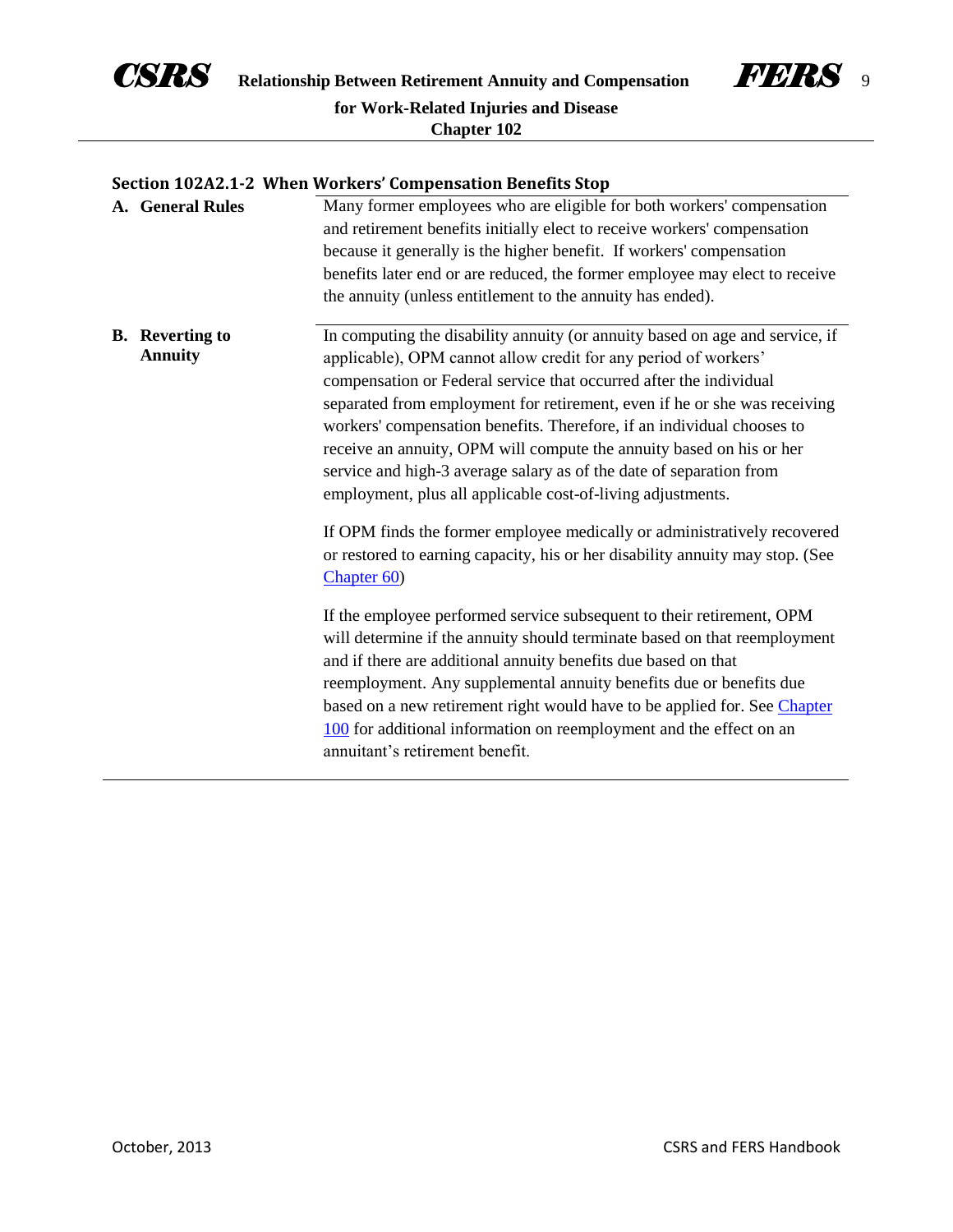



#### **Section 102A2.1-3 Survivor Benefits**

| A. General Rule | The surviving spouse and/or children of an individual who dies as a result<br>of a job-related injury or occupational may be eligible for both death<br>compensation benefits from OWCP and CSRS and FERS survivor<br>benefits. However, the law prohibits concurrent payment of workers'<br>compensation death benefits and a survivor annuity. Like the employee,<br>the survivor must elect which of the two benefits he or she wishes to<br>receive. The election is made with OWCP.                                                                                                                                                                                                                                                                                                                                                                                                                                                                   |
|-----------------|------------------------------------------------------------------------------------------------------------------------------------------------------------------------------------------------------------------------------------------------------------------------------------------------------------------------------------------------------------------------------------------------------------------------------------------------------------------------------------------------------------------------------------------------------------------------------------------------------------------------------------------------------------------------------------------------------------------------------------------------------------------------------------------------------------------------------------------------------------------------------------------------------------------------------------------------------------|
|                 | If the surviving spouse elects workers' compensation death benefits, he or<br>she is not eligible for the FERS basic employee death benefit. (See<br>Chapter $70.$ )                                                                                                                                                                                                                                                                                                                                                                                                                                                                                                                                                                                                                                                                                                                                                                                       |
|                 | Generally, once the OWCP determines that a surviving spouse is eligible<br>for workers' compensation death benefits, they remain eligible for life.<br>The surviving spouse may elect to take a refund of the deceased's<br>retirement contributions. However, if workers' compensation death<br>benefits terminate, receipt of the lump sum payment of the deceased's<br>retirement contributions terminate any further survivor annuity<br>entitlement? The spouse will be required to sign a statement that he/she<br>understands that receipt of the lump sum payment will irrevocably waive<br>future survivor rights. In some instances, either when OWCP terminates<br>payments retroactive to the date of death or if the survivor elects a<br>settlement from a third party deemed responsible for the death, the waiver<br>will be void and the survivor allowed repaying the lump sum (or having it<br>withheld from the retroactive payments). |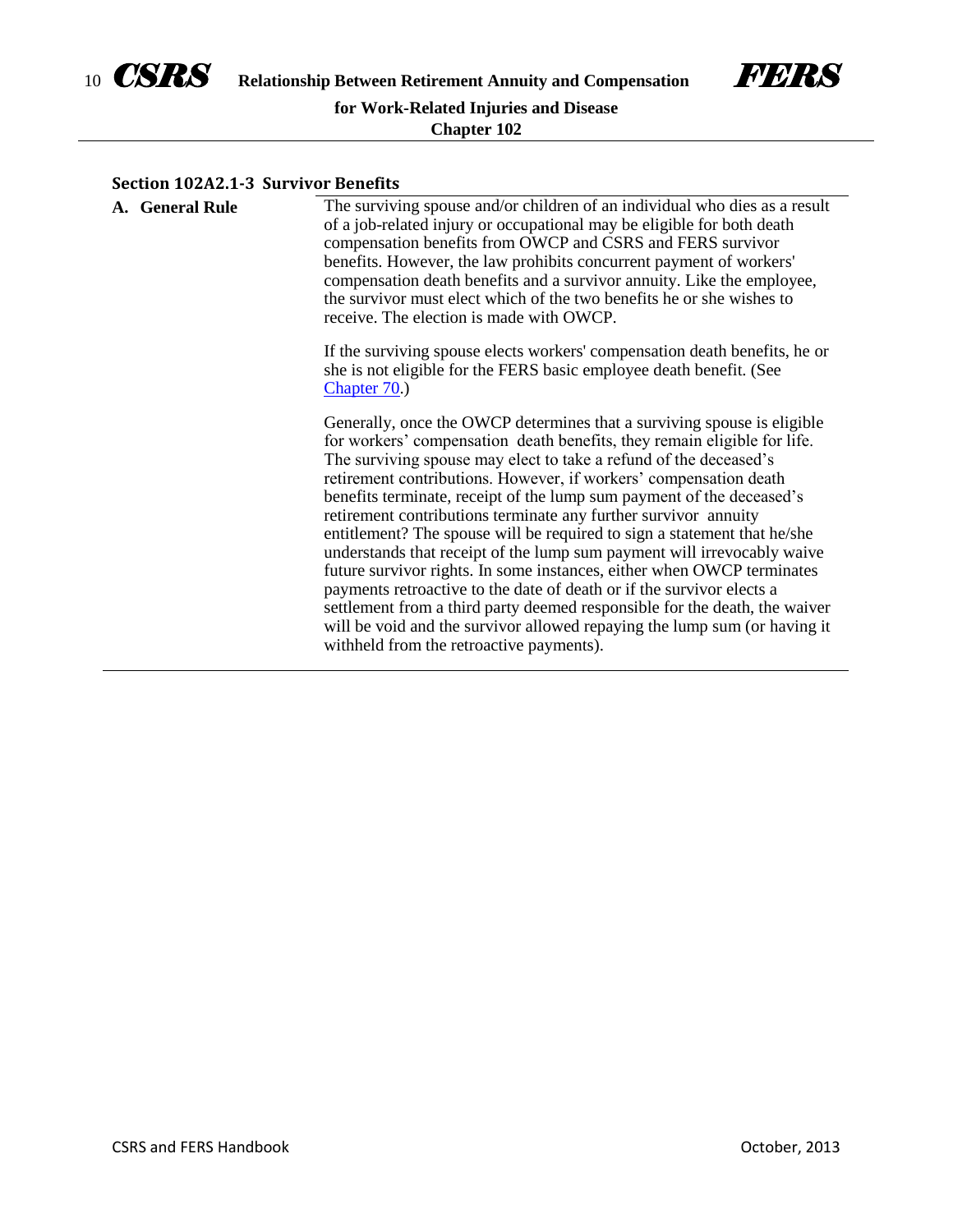

# **Part 102A3 Credit for Service for Time Spent in Receipt of Workers' Compensation**

### **Section 102A3.1-1 General Rules**

| A. When Employee<br>is in a LWOP<br><b>Status</b>                                                      | Separated employees who have applied for workers' compensation must<br>also apply for retirement benefits to preserve their rights under CSRS or<br>FERS. If the employee is eligible for both benefits, he or she must then<br>choose between them. The election between workers' compensation<br>benefits and annuity is made by the employee with the OWCP. The<br>OWCP then notifies OPM of the election. Applying for retirement benefits<br>is the only way the employee's (and his or her survivors') future annuity<br>rights will be protected.                                                                                                                                                                        |
|--------------------------------------------------------------------------------------------------------|---------------------------------------------------------------------------------------------------------------------------------------------------------------------------------------------------------------------------------------------------------------------------------------------------------------------------------------------------------------------------------------------------------------------------------------------------------------------------------------------------------------------------------------------------------------------------------------------------------------------------------------------------------------------------------------------------------------------------------|
|                                                                                                        | If an employee applies for both benefits, OPM will begin annuity<br>payments if OWCP has not awarded, benefits by the time we finalize the<br>retirement claim. If OWCP subsequently awards benefits, the annuitant<br>must reimburse OPM for annuity that has been paid. Normally, OWCP<br>withholds the amount of annuity to be repaid from workers' compensation<br>benefits to reimburse OPM                                                                                                                                                                                                                                                                                                                                |
|                                                                                                        | <i>NOTE</i> : It is not necessary for a separated employee who is eligible<br>for an annuity based on age and service to file an application for<br>annuity to protect his or her right to an annuity. However, it is<br>necessary for him or her to file an application for annuity to<br>preserve survivors' rights to CSRS or FERS survivor annuity<br>benefits and continued health insurance coverage in the event the<br>employee dies and the survivor(s) do not qualify for workers'<br>compensation on a continuing basis. Survivors are eligible for<br>FECA death benefits only if the employee dies as a result of the<br>work-related injury or disease. The OWCP is responsible for<br>making this determination. |
| <b>B.</b> When a<br><b>Separated</b><br><b>Employee</b><br><b>Returns to</b><br><b>Federal Service</b> | A former employee is an annuitant if he or she filed an application for<br>retirement and, in the case of a disability application, OPM approved it and<br>meets the eligibility requirements for an annuity. This is true even if the<br>individual elected to receive workers' compensation benefits in lieu of the<br>annuity. See section 102A3.1-2 for information about annuitants who<br>return to Federal service.                                                                                                                                                                                                                                                                                                      |
|                                                                                                        | A former employee (but not one who is an annuitant) who returns to<br>Federal service after a period of separation is deemed to have been in a<br>LWOP status during that part of the separation period in which he or                                                                                                                                                                                                                                                                                                                                                                                                                                                                                                          |

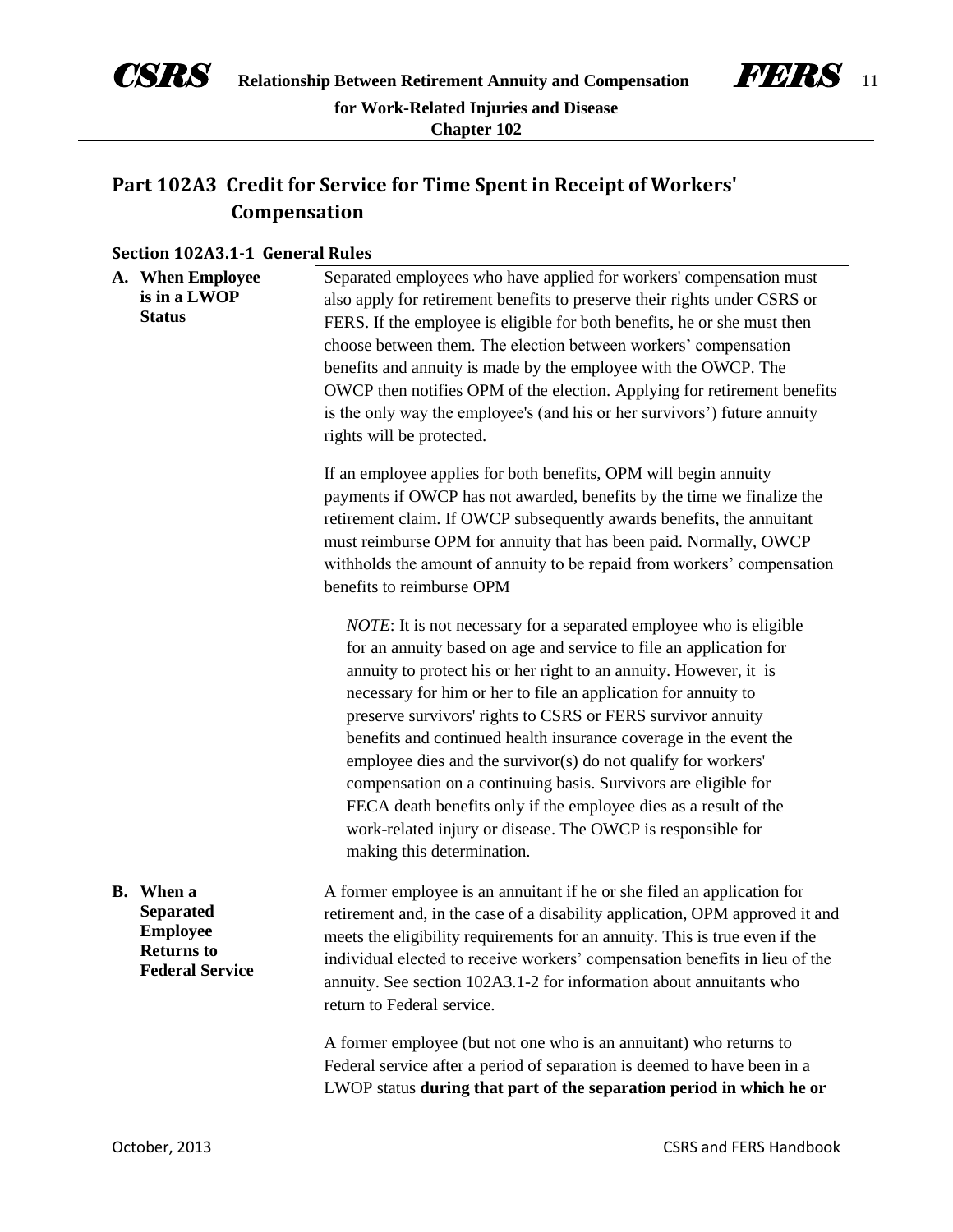

**she received workers' compensation benefits**. The period of deemed LWOP is:

- creditable for years of service counted towards eligibility and  $\bullet$ computation of benefits, and in the computation of the high-3 average salary.
- creditable as service under the special retirement provisions for air traffic controllers, firefighters, or law enforcement officers if the individual's position of record on the date of separation was covered by the special provisions. However, service credit under the special provisions for the period in receipt of workers' compensation benefits ends on the date that mandatory separation would have occurred if the individual had remained on the agency's rolls.
- $\bullet$ not considered a break in service or CSRS coverage for determining the employee's retirement coverage upon reemployment. Thus, an individual covered by CSRS before separation would be subject to mandatory Social Security only if at least 366 days had elapsed since workers' compensation benefits stopped before reemployment. See Chapter 10 for further information on retirement coverage determinations.
- treated as a "break in service" for eligibility to elect FERS. Thus, an individual who separated from a CSRS or CSRS Offset position may elect to transfer to FERS upon reemployment unless the appointment is excluded from FERS coverage by law or regulation.
- "continuity of service" for an individual who separated from a retirement-covered position and who is rehired in a non-covered position may be able to continue retirement coverage based on the continuity of service rule. No more than 3 days may have elapsed between the ending date of workers' compensation and appointment to the non-covered position.
- not creditable for meeting the 1-out-of-2 year requirement under  $\bullet$ CSRS/CSRS Offset.

No period of separation, even one in which the employee received workers' compensation benefits, may be credited in meeting the requirement that a CSRS or CSRS Offset employee complete 1 year of covered service in the 2-year period immediately preceding a nondisability retirement.

Agencies should credit the service of a part-time employee based on the work schedule the employee had immediately preceding the separation (or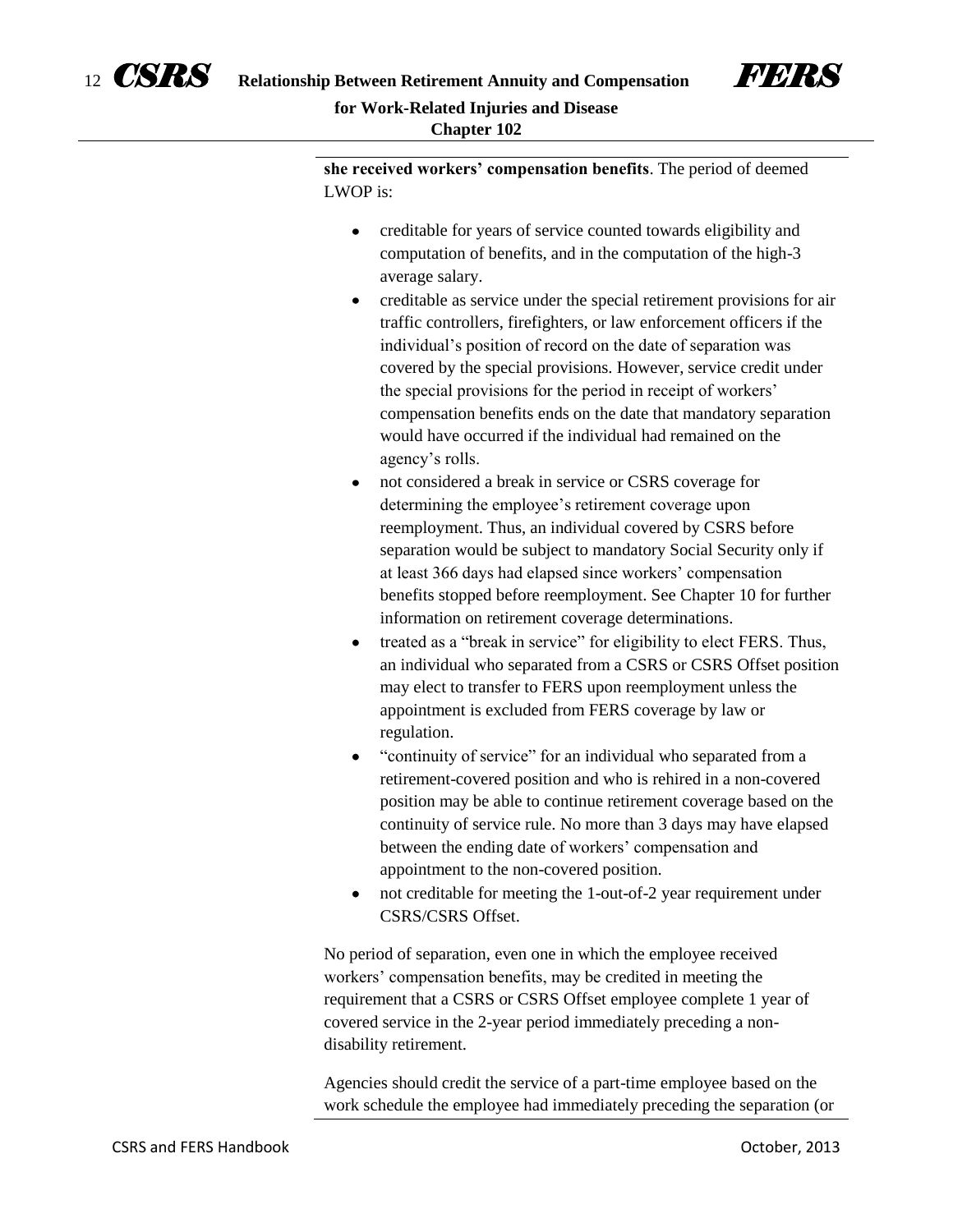



LWOP). For individuals who worked on an intermittent work basis before separation, the agency should determine the number of days worked in the week period before separation (or total employment period if less than 52 weeks). Using the 260-Day Work Year Chart in [Chapter 50;](http://www.opm.gov/retirement-services/publications-forms/csrsfers-handbook/c050.pdf) determine the ratio of the number of days the employee actually worked to the days available to work on a full-time basis. Apply that factor to the period of separation during which the individual received workers' compensation benefits.

*EXAMPLE*: John was hired as an intermittent employee July 13, 1996. He was injured on the job and OWCP approved nonscheduled compensation. John's agency separated him on November 28, 1997. During the 52 weeks immediately before his separation, John had worked 118 days. The OWCP determined John was recovered from his injury and stopped his compensation March 18, 1999. His agency rehired him March 21, 1999. John received workers' compensation benefits 1 year, 3 months, and 20 days (from November 28, 1997 through March 18, 1999). Using the 260-Day Work Year Chart, that converts to 339 days  $[(1 \text{ year} = 260 \text{ days}) +$  $(3$  months,  $20$  days = 79 days) = total of 339 days]

118 (days worked in 52 week period before separation) divided by 260 days (days in 52 weeks) = .453846

339 days (in receipt of workers' compensation) multiplied by  $.453846 = 153.8$  or 154 days credit

154 days = 7 months, 3 days credit on 260-Day Work Year Chart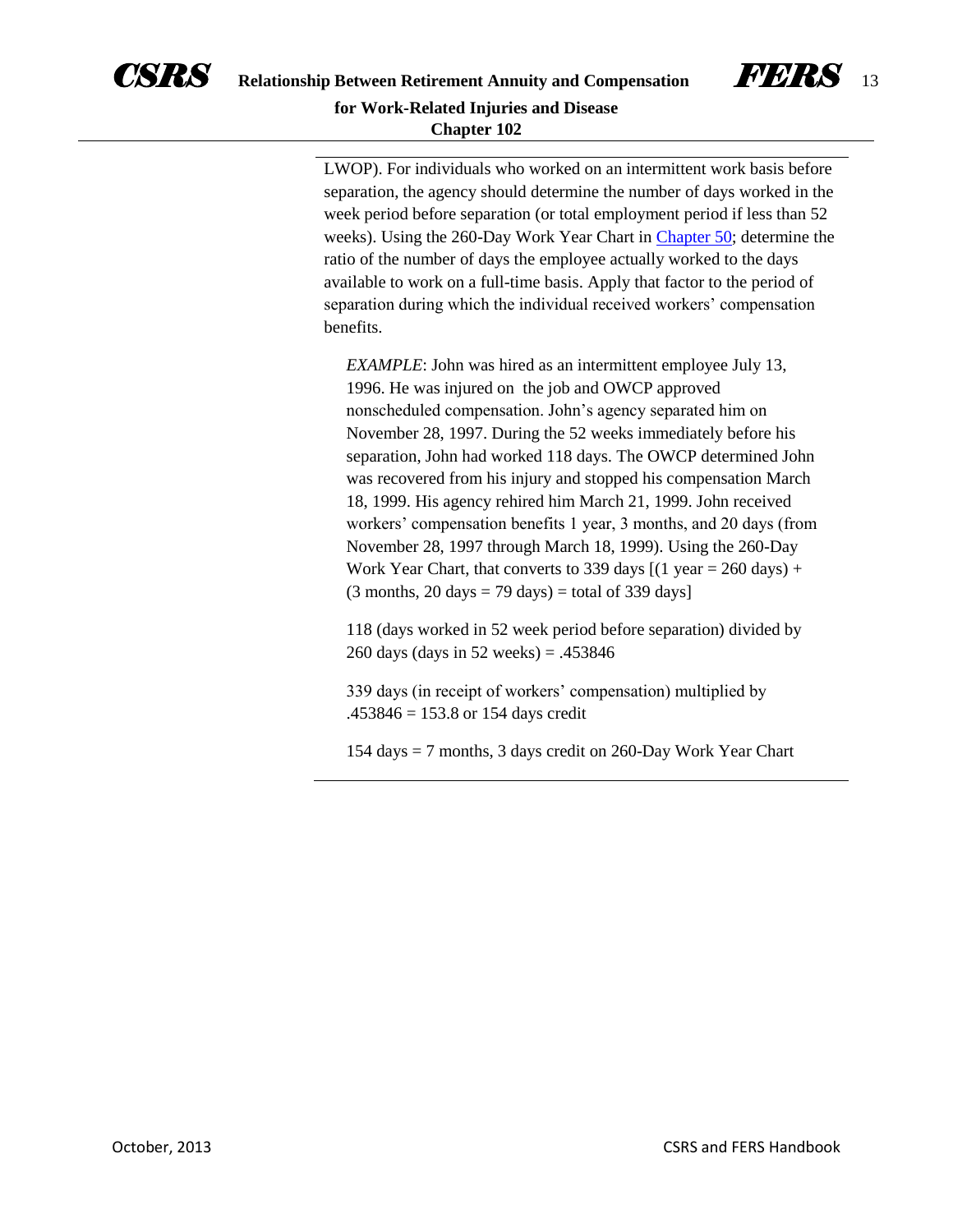

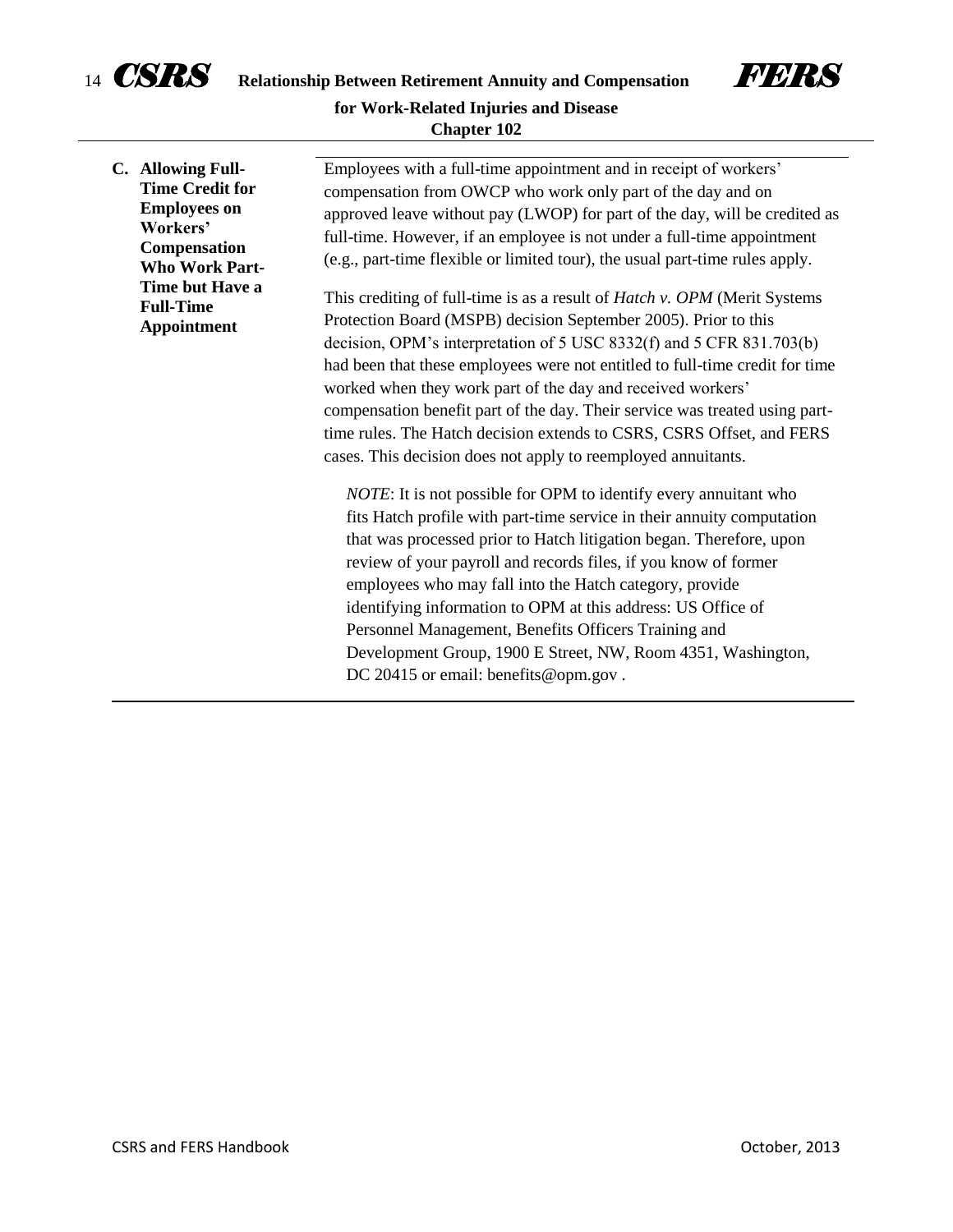



#### **Section 102A3.1-2 Reemployed Annuitants**

| A. General Rules                             | An individual who files an application for and is entitled to an annuity, but<br>elects to receive workers' compensation benefits for loss of wage-earning<br>capacity in lieu of the annuity, is considered an annuitant. This is because<br>he or she may reverse his or her election and choose to receive an annuity<br>in lieu of workers' compensation benefits at any time. Thus, in the case of<br>reemployment, the individual's future benefits must be computed on the<br>basis of the laws governing reemployed annuitants.                                                                                                                                                                                                                                                                                                                                                                                                                                                                                                                                                                                                                                                                                             |
|----------------------------------------------|-------------------------------------------------------------------------------------------------------------------------------------------------------------------------------------------------------------------------------------------------------------------------------------------------------------------------------------------------------------------------------------------------------------------------------------------------------------------------------------------------------------------------------------------------------------------------------------------------------------------------------------------------------------------------------------------------------------------------------------------------------------------------------------------------------------------------------------------------------------------------------------------------------------------------------------------------------------------------------------------------------------------------------------------------------------------------------------------------------------------------------------------------------------------------------------------------------------------------------------|
| <b>B.</b> Non-Disability<br><b>Annuitant</b> | The provisions of 5 U.S.C. 8344 or 8468 determine the reemployment<br>status of a non-disability annuitant. (See Chapter 100.)                                                                                                                                                                                                                                                                                                                                                                                                                                                                                                                                                                                                                                                                                                                                                                                                                                                                                                                                                                                                                                                                                                      |
|                                              | (1) If the individual's right to annuity continues during reemployment,<br>he or she will receive credit for the period of separation during<br>which he or she received workers' compensation only if he or she<br>is reemployed for 5 years of actual, continuous full-time<br>employment (or the part-time equivalent), and is otherwise<br>eligible for and elects a redetermined annuity. An individual is<br>"otherwise eligible" if he or she meets all the requirements, such<br>as age and service, to qualify for a particular type of retirement<br>benefit. For example, an individual may have retired at age 45<br>with 25 years of service when the employing agency had the<br>authority to offer voluntary early retirement. If the individual was<br>rehired 1 year after retirement and worked 5 years, he or she<br>would be 51 years old with 30 years of service. The individual<br>would not meet the age and service requirements for optional<br>retirement, so he or she would not be "otherwise eligible" unless<br>the employing agency had the authority and offered voluntary<br>early retirement or the individual qualified for discontinued<br>service retirement based on involuntary separation. |
|                                              | When an individual is eligible for and elects a redetermined<br>annuity, the position of record on the date the individual separated<br>to receive workers' compensation benefits determines service<br>credit under the special retirement provisions for air traffic<br>controllers, firefighters, or law enforcement officers. If the<br>individual separated from a covered position, the period in receipt                                                                                                                                                                                                                                                                                                                                                                                                                                                                                                                                                                                                                                                                                                                                                                                                                     |
|                                              | of workers' compensation benefits is creditable under the special<br>provisions not-to-exceed the date the individual would have been<br>subject to mandatory separation.<br>(2) If the individual's right to annuity stops upon reemployment in an                                                                                                                                                                                                                                                                                                                                                                                                                                                                                                                                                                                                                                                                                                                                                                                                                                                                                                                                                                                 |
|                                              | appointment that provides retirement coverage, he or she will                                                                                                                                                                                                                                                                                                                                                                                                                                                                                                                                                                                                                                                                                                                                                                                                                                                                                                                                                                                                                                                                                                                                                                       |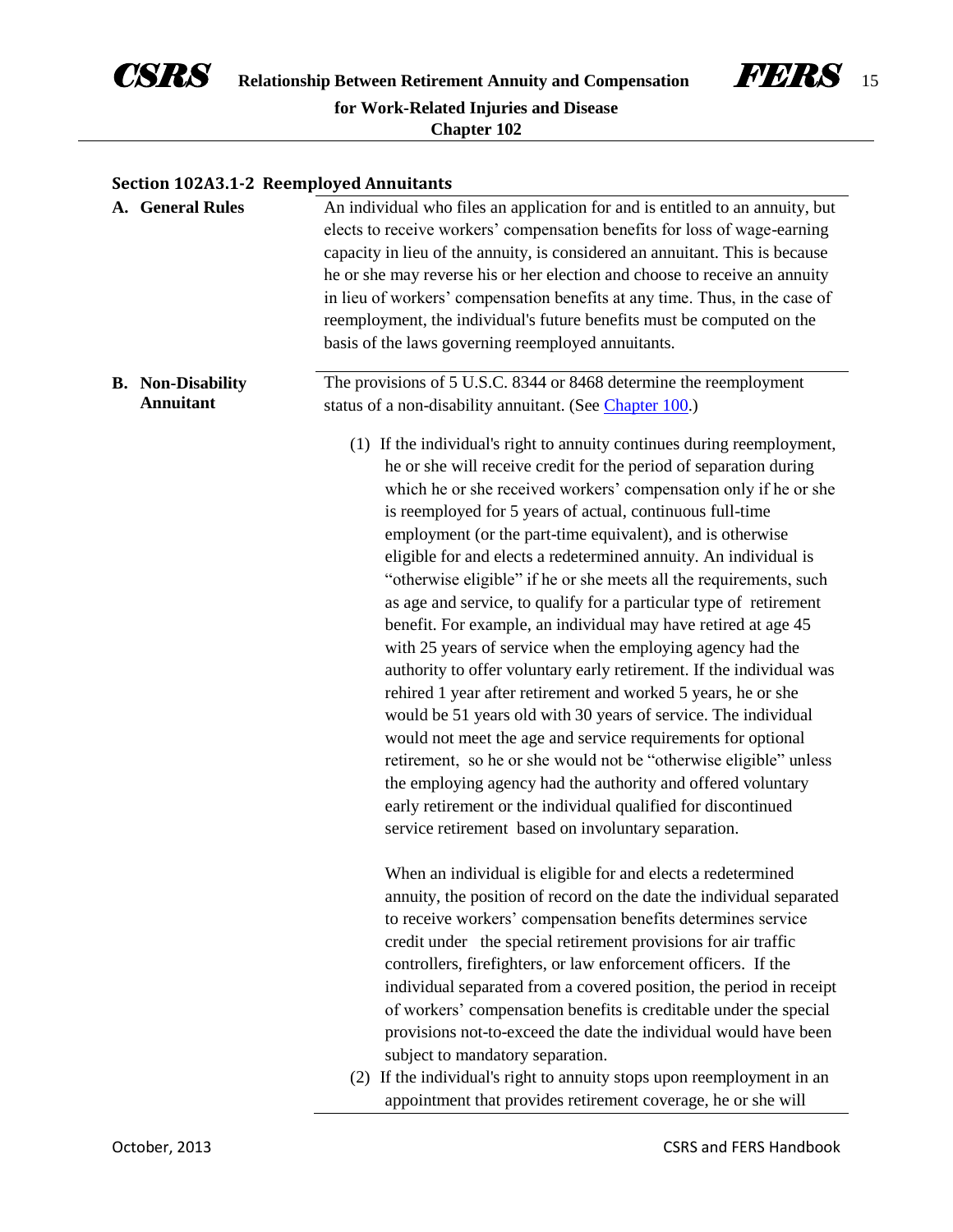



receive credit for the period of separation during which he or she received workers' compensation only if he or she establishes a new annuity right based on the reemployment service. (Under CSRS or CSRS Offset, this would require that the employee meet the "1-out-of-2 requirement.") OPM will credit the period in receipt of workers' compensation under the special retirement provisions for air traffic controllers, firefighters, or law enforcement officers as described in paragraph 1 above for an individual who establishes a new annuity right.

*EXAMPLE*: A voluntary non-disability retiree who elected to receive compensation in lieu of annuity is reemployed several years later in a part-time position (20 hours per week) at the same grade. After working in that position for 5 years and 6 months, the employee separates.

#### **Is the reemployed annuitant entitled to a redetermined annuity?**

No. The right to receive the annuity continues during the period of reemployment because the previous retirement was voluntary and nondisability. Thus, the individual is a reemployed annuitant. The part-time reemployment service of 5 years and 6 months at 20 hours per week is not equivalent to 5 years of full-time reemployment service (it is equivalent to 2 years and 9 months of full-time service), so the employee is not eligible for a redetermined annuity. Consequently, the reemployed annuitant cannot receive credit for the period of separation during which he or she received workers' compensation benefits.

#### **What annuity benefit is the reemployed annuitant entitled to?**

The reemployed annuitant is entitled only to a supplemental annuity added to the previous annuity. OPM will base the supplemental annuity on the period of reemployment only with no credit for the period of separation during which the annuitant received workers' compensation benefits. The supplemental annuity will be computed under a part-time formula. The entire 5 years, 6 months of service will be credited, but the employee's average annual salary will be adjusted to reflect his or her earnings on a part-time work schedule.

See [Chapter 100,](http://www.opm.gov/retirement-services/publications-forms/csrsfers-handbook/c100.pdf) Reemployed Annuitants, for additional information.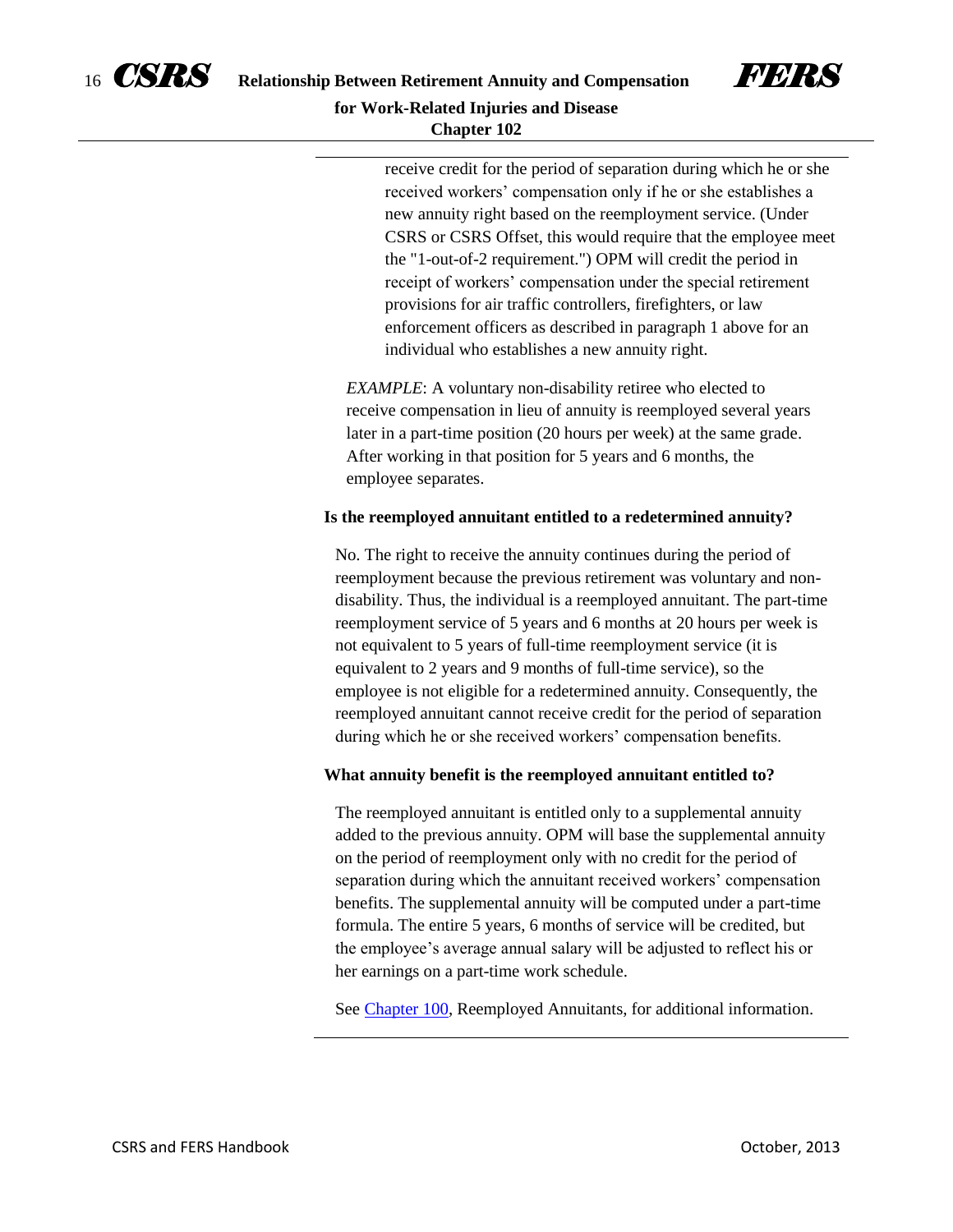

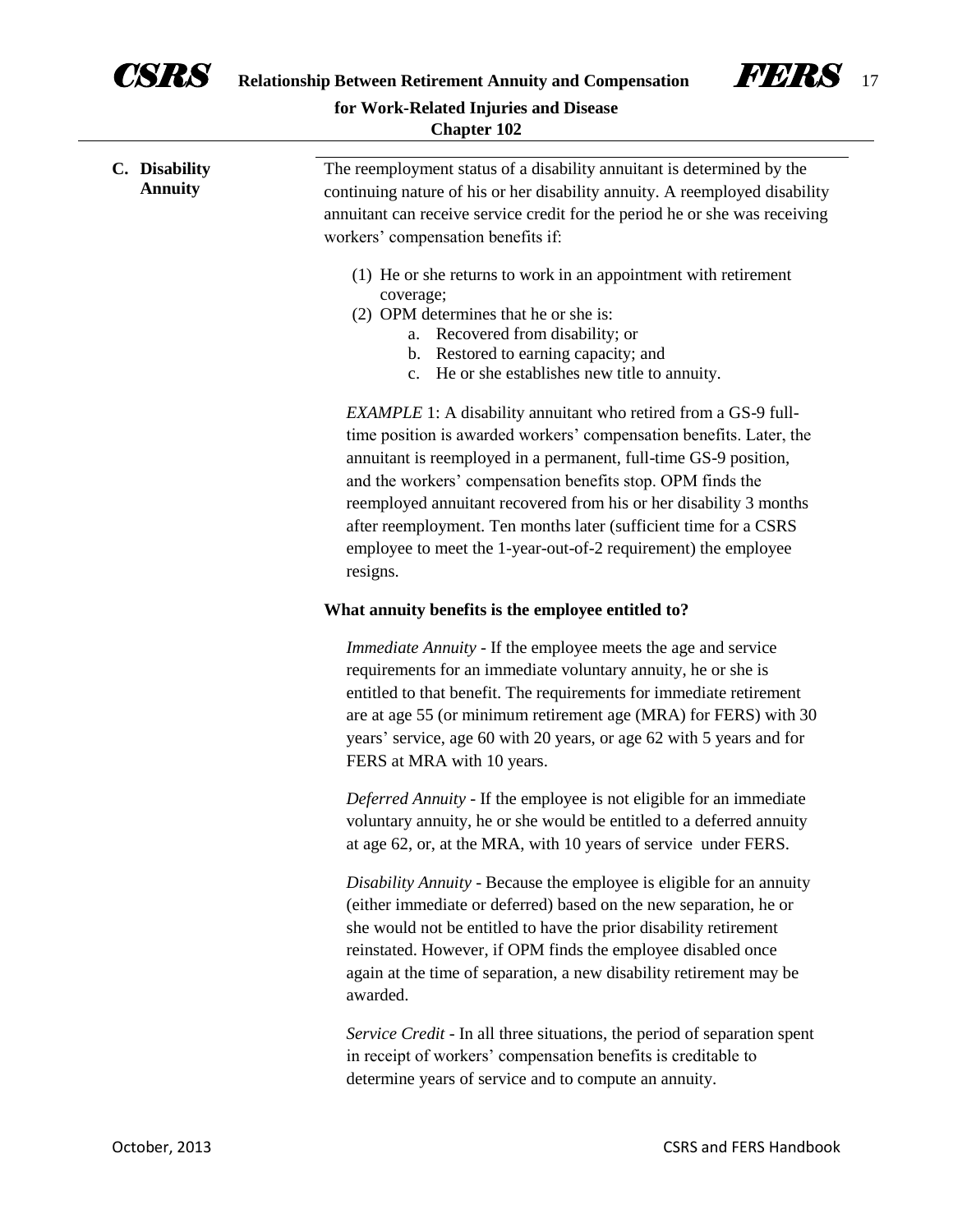



If OPM has not found the disability annuitant/OWCP recipient to be recovered or restored, the provisions of law covering reemployed annuitants govern the reemployment service. Thus, the period of separation during which the individual received workers' compensation benefits (in lieu of a disability annuity) is not creditable unless he or she is reemployed for 5 continuous full-time years (or the part-time equivalent), is otherwise eligible for, and elects a redetermined annuity.

When OPM receives notification of an annuitant's reemployment, we review the records to determine any effect the reemployment will have on the individual's continuing eligibility for benefits based on disability.

However, continued payment from OWCP for loss of wage-earning capacity is prima facie evidence that the person is not recovered. In such cases, OPM will not make a finding of recovery unless there is contravening medical evidence.

*EXAMPLE 2*: A disability annuitant who retired from a GS-9 fulltime position is awarded workers' compensation benefits. Later, the annuitant is reemployed in a GS-9 position on a part-time basis, with a tour of duty of 20 hours per week. The annuitant continues to receive partial OWCP payments for loss of wage-earning capacity. The reemployed annuitant resigns after 13 months and elects to receive retirement benefits in lieu of workers' compensation benefits.

### **May the disability annuitant be found recovered from his or her disability?**

Generally not. Reemployment in a position of the same grade, but with a lesser tour of duty, is not considered equivalent employment for recovery purposes. Also, continued receipt of OWCP benefits for loss of wage-earning capacity is prima facie evidence of nonrecovery. Either of these two factors would generally prevent OPM from making a recovery finding. Although OPM would only make a finding of recovery in this case if recovery were demonstrated by medical evidence, the annuitant could voluntarily request to be found recovered. OPM will honor a written and signed statement of medical recovery voluntarily filed by a disability annuitant when the medical documentation on file does not demonstrate that the annuitant is mentally incompetent."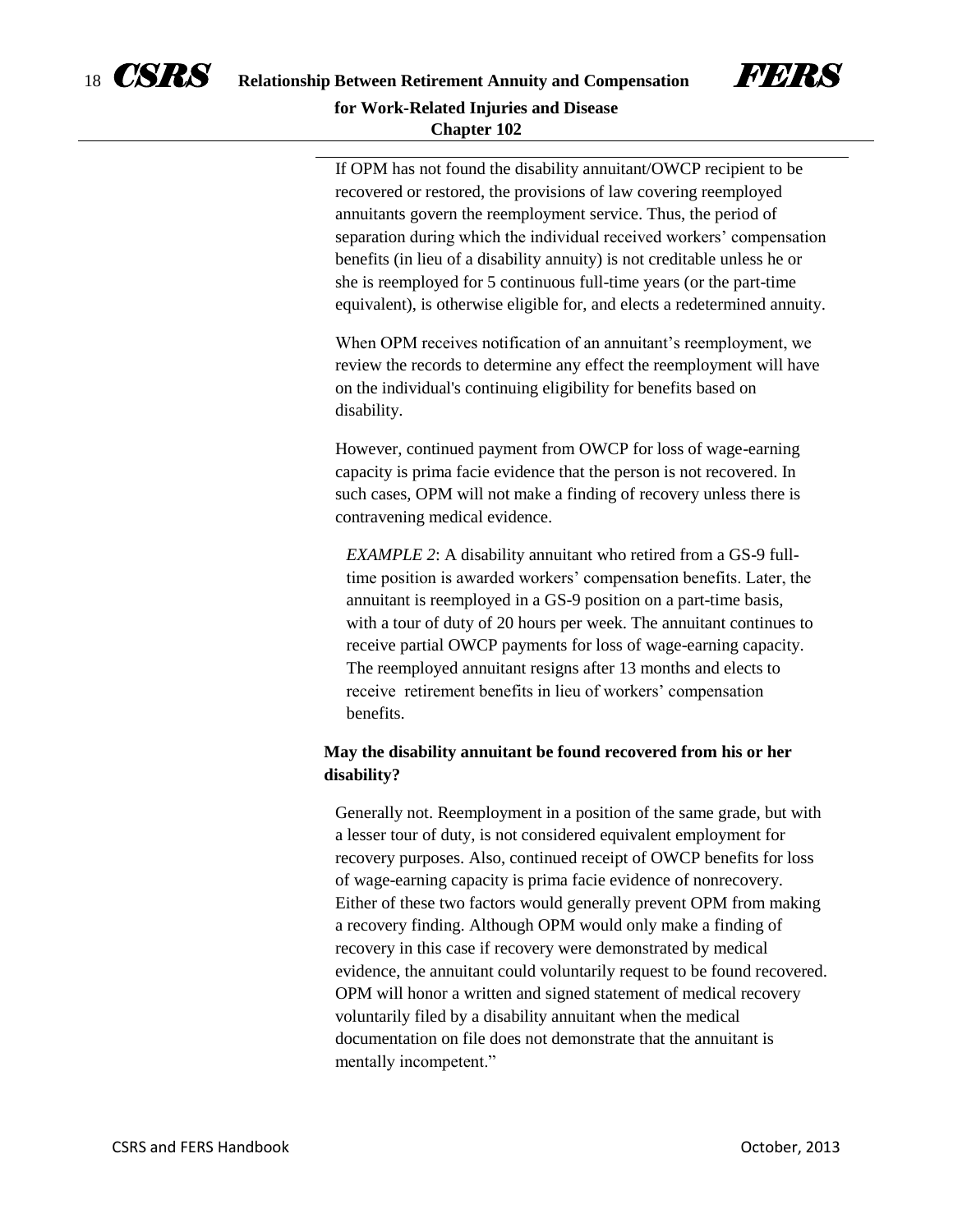



#### **What annuity benefit is the annuitant entitled to?**

The annuitant is only entitled to have the original disability annuity reinstated, with the cost-of- living adjustments that had accrued since the original separation. OPM cannot pay a supplemental annuity because the 13 months of part-time reemployment service is not equivalent to 1 year of actual, continuous, full-time service, and the period of separation spent in receipt of OWCP benefits cannot be credited in computing a supplemental annuity.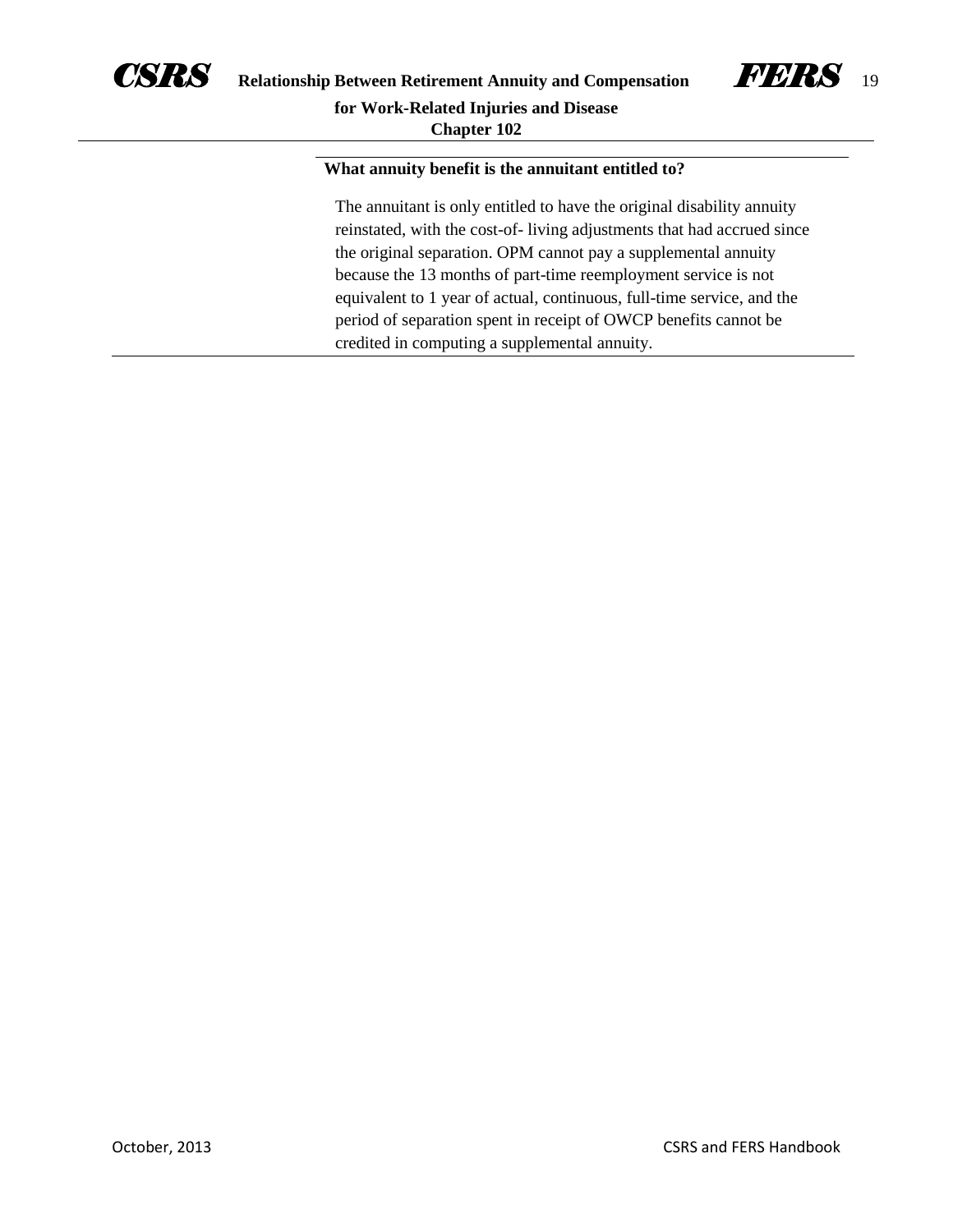



#### **Section 102A3.1-3 Miscellaneous**

| A. Alternative<br><b>Annuity and</b><br>Workers'<br><b>Compensation</b>       | (1) The Department of Labor has ruled that an employee who elects to<br>receive nonscheduled workers' compensation is not entitled to the<br>lump-sum payment under the alternative annuity provisions (see<br>Chapter 53). Receipt of both benefits is considered prohibited dual<br>compensation under the Federal Employees' Compensation Act.<br>(2) If an eligible employee retires, elects the alternative annuity and<br>later becomes eligible for and elects workers' compensation<br>benefits, the Department of Labor will require that the person<br>return all retirement payments, including the alternative annuity<br>lump-sum, to OPM, either by direct repayment, or withholding<br>from compensation. |
|-------------------------------------------------------------------------------|--------------------------------------------------------------------------------------------------------------------------------------------------------------------------------------------------------------------------------------------------------------------------------------------------------------------------------------------------------------------------------------------------------------------------------------------------------------------------------------------------------------------------------------------------------------------------------------------------------------------------------------------------------------------------------------------------------------------------|
|                                                                               | <b>EXAMPLE:</b> William retires and elects the alternative annuity. He<br>receives a reduced annuity of \$1,500 per month and a lump-sum<br>payment of \$30,000. One year later, William is awarded and elects<br>workers' compensation benefits that total \$2,000 per month.                                                                                                                                                                                                                                                                                                                                                                                                                                           |
|                                                                               | During a 1-year period of retirement, William would have received<br>$$48,000 ($1,500 x 12 months +$                                                                                                                                                                                                                                                                                                                                                                                                                                                                                                                                                                                                                     |
|                                                                               | \$30,000 lump sum) in retirement benefits. Workers' compensation<br>benefits for the same period of time would be $$24,000$ (\$2,000 x 12<br>months). Consequently, William has been overpaid \$24,000<br>$(\$48,000 - \$24,000)$ .                                                                                                                                                                                                                                                                                                                                                                                                                                                                                      |
| <b>B.</b> Salary<br><b>Supplemented by</b><br>Workers'<br><b>Compensation</b> | When computing the high-3 average salary for an employee whose salary<br>is being supplemented by workers' compensation benefits, use only the<br>basic salary rate of the position. Do not include any payments from<br>OWCP. See Chapter 50, Computation of Annuity, for guidance in<br>computing basic rates; see <i>Chapter 55</i> , Computation for Part-Time<br>Employees, for guidance in computing the average salary for part-time<br>employees; and, see Chapter 100, Reemployed Annuitants, section<br>100A4.1-1, for computing the basic rate when an offset is involved.                                                                                                                                    |
|                                                                               | <b>EXAMPLE:</b> Dick retires on disability from a GS-13 position. His<br>high-3 average salary was \$87,000.00. He receives workers'<br>compensation benefits for 3 years. He is then reemployed in a GS-5<br>position.                                                                                                                                                                                                                                                                                                                                                                                                                                                                                                  |
|                                                                               | OWCP pays benefits equal to the difference between the GS-5 pay<br>and 75 percent of the GS-13 pay. Because the GS-5 position is not<br>equivalent to the GS-13 position, OPM does not find Dick<br>recovered from his disability. Therefore, his reemployment falls<br>under reemployed annuitant rules. Also, because the GS-5 pay does<br>not equal or exceed 80 percent of the GS-13 pay, Dick is not found<br>restored to earning capacity during the period of reemployment.                                                                                                                                                                                                                                       |
|                                                                               | Dick works full-time for 5 continuous years and then separates. He<br>is entitled to either a supplemental annuity or a redetermined<br>annuity. OPM would base the supplemental annuity on Dick's 5                                                                                                                                                                                                                                                                                                                                                                                                                                                                                                                     |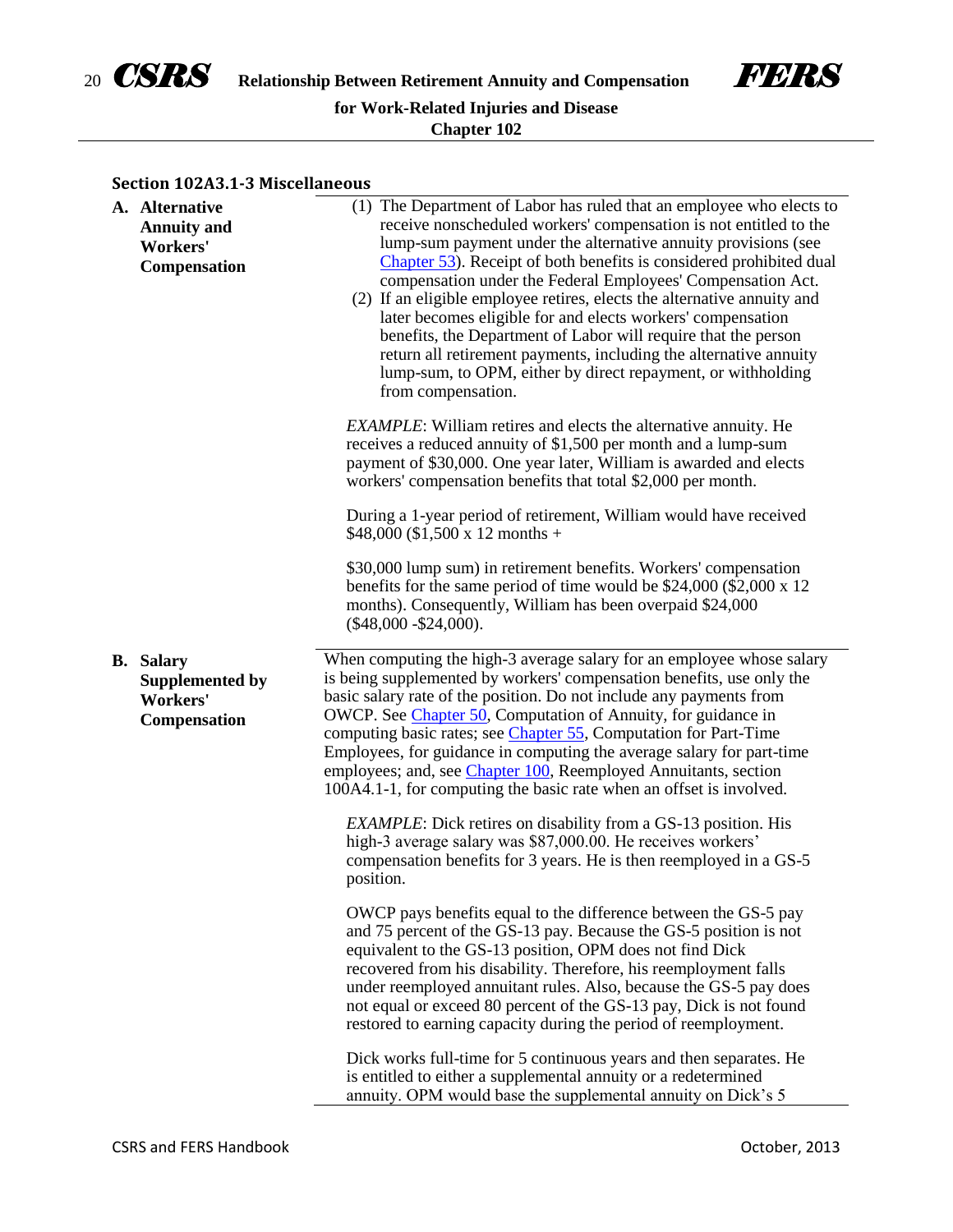



# **Chapter 102**

|                                  | years of reemployment service and his average salary (excluding the<br>workers' compensation benefits that supplemented his salary) for<br>those 5 years. OPM would add the supplemental annuity to the<br>disability annuity Dick was previously awarded. OPM would base<br>the redetermined annuity on all of Dick's service, including the<br>period of separation during which he received workers'<br>compensation benefits. The redetermined annuity would replace the<br>disability annuity Dick was previously awarded.                                                                                                                                                                                                                          |
|----------------------------------|----------------------------------------------------------------------------------------------------------------------------------------------------------------------------------------------------------------------------------------------------------------------------------------------------------------------------------------------------------------------------------------------------------------------------------------------------------------------------------------------------------------------------------------------------------------------------------------------------------------------------------------------------------------------------------------------------------------------------------------------------------|
|                                  | However, Dick's GS-5 salary for the last 5 years was significantly<br>below the GS-13 salary he was previously paid. (The workers'<br>compensation payments that supplemented Dick's GS-5 salary<br>cannot be counted for high-3 average salary purposes.) Thus, Dick's<br>high-3 period would likely be from a period before the date of<br>reemployment. The disability annuity plus supplemental annuity<br>may provide the greater benefit. In situations like this, an agency<br>needs to compute both the supplemental annuity and redetermined<br>annuity to counsel an employee his or her options. When processing<br>the retirement application, OPM would allow Dick to elect between<br>the supplemental and re-determined annuity benefits. |
|                                  | See Chapter 50, Computation of Annuity, for examples of how this<br>enhanced formula is computed.                                                                                                                                                                                                                                                                                                                                                                                                                                                                                                                                                                                                                                                        |
| C. Miscellaneous<br><b>Rules</b> | <b>Enhanced Annuity for certain FERS Employees Receiving</b><br><b>Compensation from the Office of Workers' Compensation Programs</b><br>(OWCP)                                                                                                                                                                                                                                                                                                                                                                                                                                                                                                                                                                                                          |
|                                  | Public Law 108-92, effective October 3, 2003, amended title 5, United<br>States Code, Section 8415. The new subsection 5 U.S.C. 8415(1)<br>provides a one percent (1%) annuity enhancement for certain FERS<br>employees who received disability compensation from OWCP whose<br>final separation occurred on or after October 3, 2003. This provision<br>was designed to make up for FERS beneficiaries' inability to<br>participate in Social Security or the Thrift Savings Plan during a period<br>of absence from the workplace while receiving workers' compensation<br>benefits.                                                                                                                                                                  |
|                                  | Eligibility for an Enhanced Annuity under 5 U.S.C. 8415(l)                                                                                                                                                                                                                                                                                                                                                                                                                                                                                                                                                                                                                                                                                               |
|                                  | A FERS employee who receives OWCP benefits during qualifying<br>periods of absence is eligible for the enhanced 1% annuity computation<br>if the sum of all qualifying periods of absence totals two (2) months or<br>more. An employee's qualifying periods of absence include:                                                                                                                                                                                                                                                                                                                                                                                                                                                                         |
|                                  | a period of leave without pay (LWOP) while the employee is<br>٠<br>performing no work and is receiving OWCP benefits<br>a period of separation from service while receiving OWCP<br>٠<br>benefits, if the former employee is later reinstated in Federal<br>service and earns title to a FERS annuity, and<br>a period of retirement while receiving OWCP benefits in lieu of<br>$\bullet$<br>annuity payments, if the annuitant is later reemployed in the                                                                                                                                                                                                                                                                                              |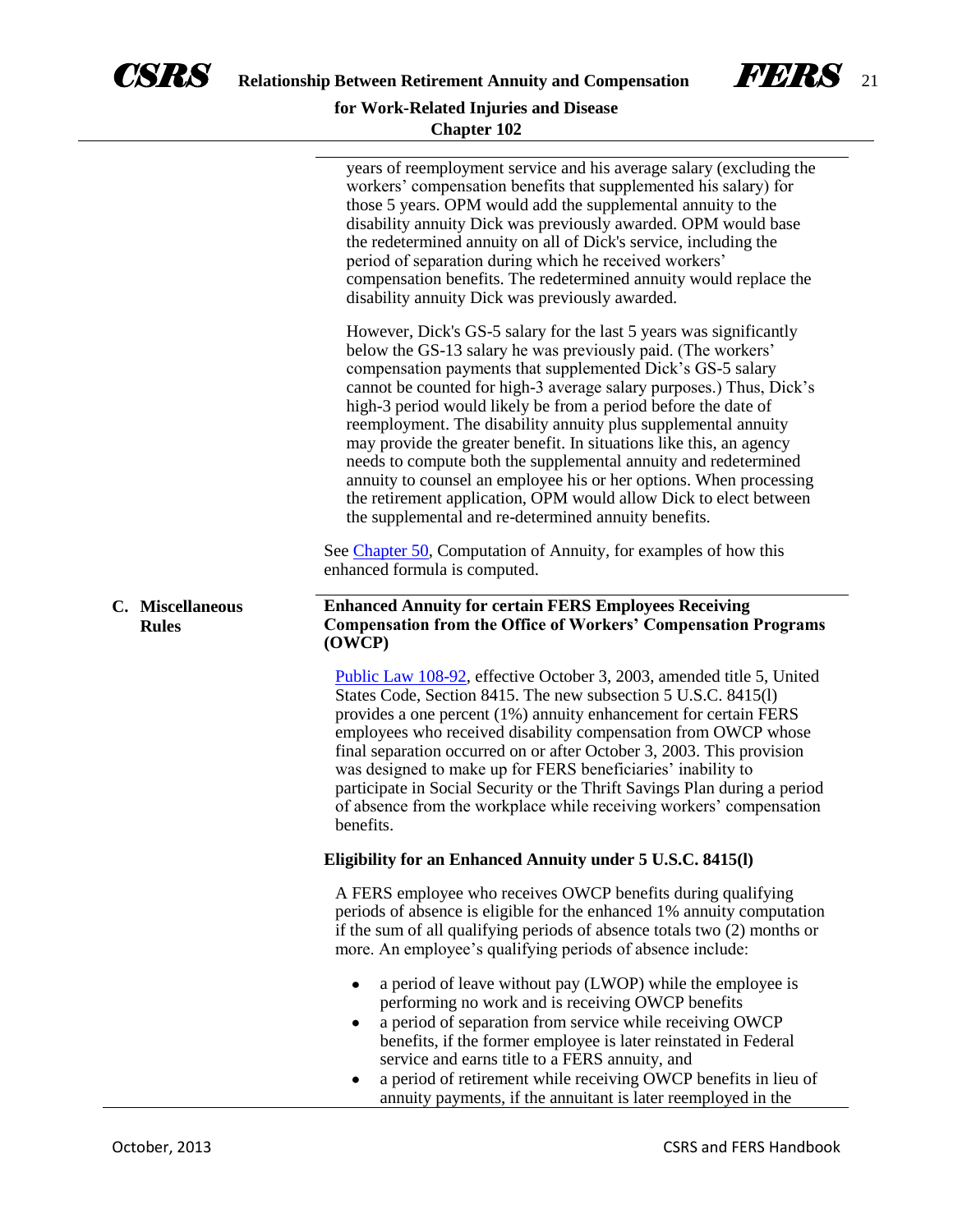



If an employee transferred from the Civil Service Retirement System (CSRS) to FERS, the enhanced formula will apply to any qualifying periods that are creditable under FERS rules (i.e., periods that are not part of the employee's CSRS component). For purposes of [PL 108-92,](http://www.gpo.gov/fdsys/pkg/PLAW-108publ92/pdf/PLAW-108publ92.pdf) disability compensation from OWCP includes the following types of benefits: total disability, temporary total disability, scheduled awards and wage loss.

#### **OWCP Benefit and Disability Retirement**

Employees are encouraged to apply for OWCP and disability retirement simultaneously. This process provides a safety net because an annuitant may have his or her disability annuity reinstated if OWCP benefits are terminated for any reason, and it protects survivor benefits in the event that the annuitant dies from an injury or illness not related to his or her job injury. The annuitant must choose between OWCP and disability retirement when both benefits are approved. In FERS disability cases the OWCP enhanced formula will be added to the "earned annuity" computation, and does not apply to the FERS disability annuity computed using the 60 percent or 40 percent of the high-3 average salary.

#### **Annuitant who Returns to Work**

An annuitant may qualify for the enhanced formula for the periods when he or she received OWCP benefits in lieu of annuity, if he or she returns to work and retires with a new FERS annuity on or after October 3, 2003.

If the original annuity terminates on reemployment, and the employee separates meeting the age and service requirements for a new FERS annuity, the employee may receive credit under the enhanced formula for qualifying periods of absence when he or she received OWCP benefits, including periods when he or she received OWCP benefits in lieu of annuity.

If the original annuity does not terminate upon reemployment, and the reemployed annuitant works long enough to meet the eligibility criteria for a redetermined annuity under FERS (five years of actual, continuous, full-time reemployed service, or part-time reemployed service equivalent to 5 years of full-time service), the employee may receive credit under the enhanced formula for qualifying periods of absence when he or she received OWCP benefits, including periods when he or she received OWCP benefits in lieu of annuity.

#### **Disability Annuitant Who's Annuity Terminates Without Reemployment**

If a disability annuity terminates due to restoration or medical recovery, and the annuitant is not reemployed, he or she has a "deemed involuntary separation" and may be eligible for a new non disability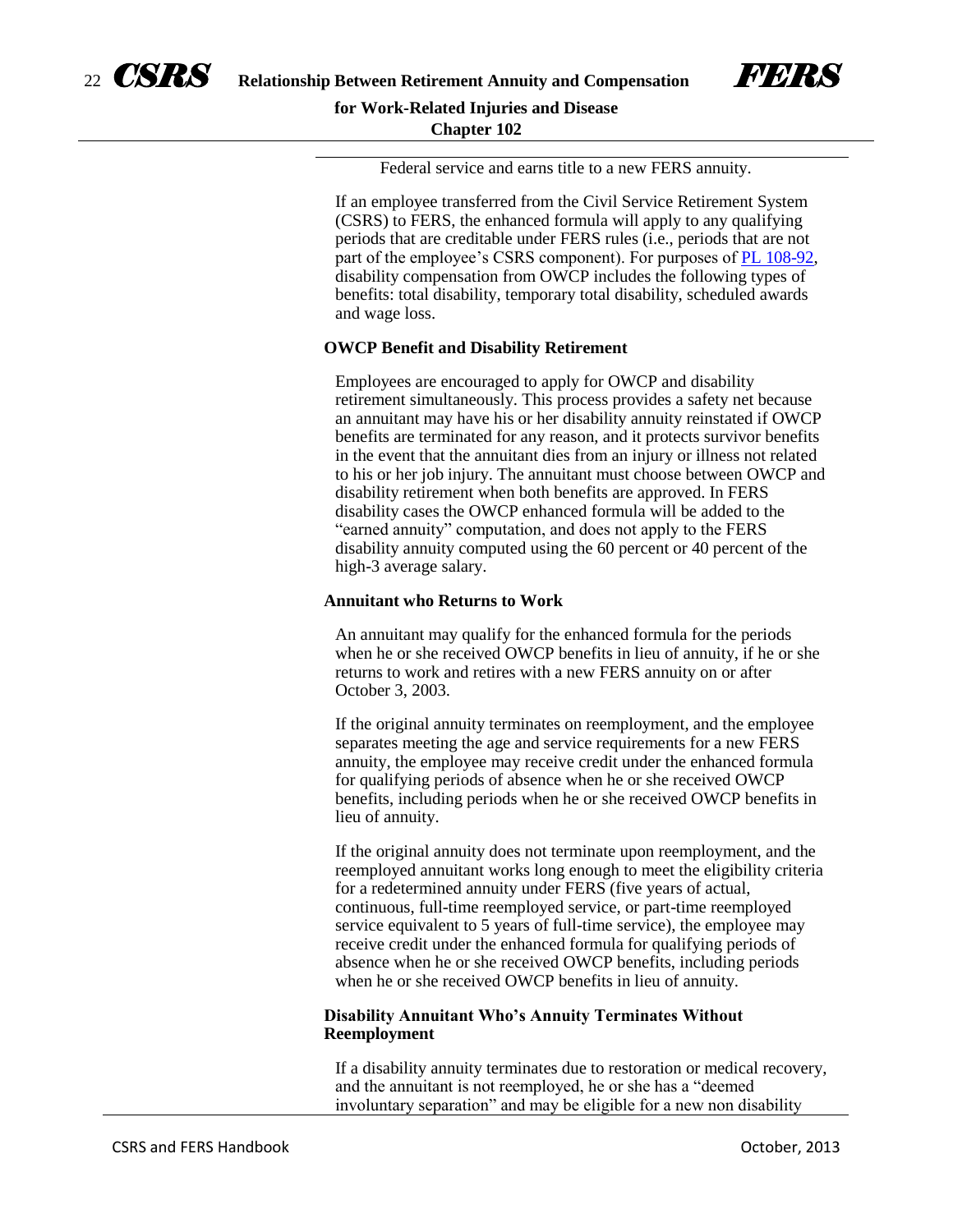



retirement benefit. See [Chapter 60.](http://www.opm.gov/retirement-services/publications-forms/csrsfers-handbook/c060.pdf) If a disability annuity that began before October 3, 2003, terminates on or after October 3, 2003, and the annuitant is not reemployed, OPM will apply the enhanced formula in the computation of the non-disability benefit that results from the deemed involuntary separation. OPM will apply the enhanced formula to qualifying periods of absence when the annuitant received OWCP benefits before he or she initially retired on disability. However, unless the annuitant earns title to a new annuity based on reemployment, OPM will not credit periods after the annuitant's original separation for disability retirement.

#### **Disability Annuitant Whose Annuity is Recomputed at Age 62**

When a FERS disability is recomputed at age 62, the amount of service used in that computation includes the amount of actual creditable service the individual performed before retirement plus the amount of time during which the individual received disability annuity or received OWCP benefits in lieu of disability annuity. The time during which the individual received disability annuity or OWCP benefits in lieu of disability annuity is not a qualifying period of absence under [Public](http://www.gpo.gov/fdsys/pkg/PLAW-108publ92/pdf/PLAW-108publ92.pdf)  [Law 108-92](http://www.gpo.gov/fdsys/pkg/PLAW-108publ92/pdf/PLAW-108publ92.pdf) and the individual is not entitled to the enhanced formula for that time. The individual also is not entitled to the enhanced formula for any time before the original disability retirement during which he or she may have received OWCP benefits if the original disability retirement was based on a separation before October 3, 2003.

#### **Documentation of Service**

To ensure accurate processing of claims, on the FERS retirement application  $(Standard Form 3107-1)^1$  $(Standard Form 3107-1)^1$ , the human resource office must document OWCP time under the Certified Summary of Federal Service, Section B of the retirement application. Make a separate entry for each qualifying period of absence when the employee received OWCP benefits that is documented in the employee's Official Personnel Folder (OPF) and reference [P.L. 108-92.](http://www.gpo.gov/fdsys/pkg/PLAW-108publ92/pdf/PLAW-108publ92.pdf) Please also note any additional OWCP time the employee may claim that is not verified in the OPF. OPM will verify the OWCP time when it receives the retirement package.

 $\overline{\phantom{a}}$ 

 $<sup>1</sup>$  See Section 102A4.1-1 for Sample SF 3107-1.</sup>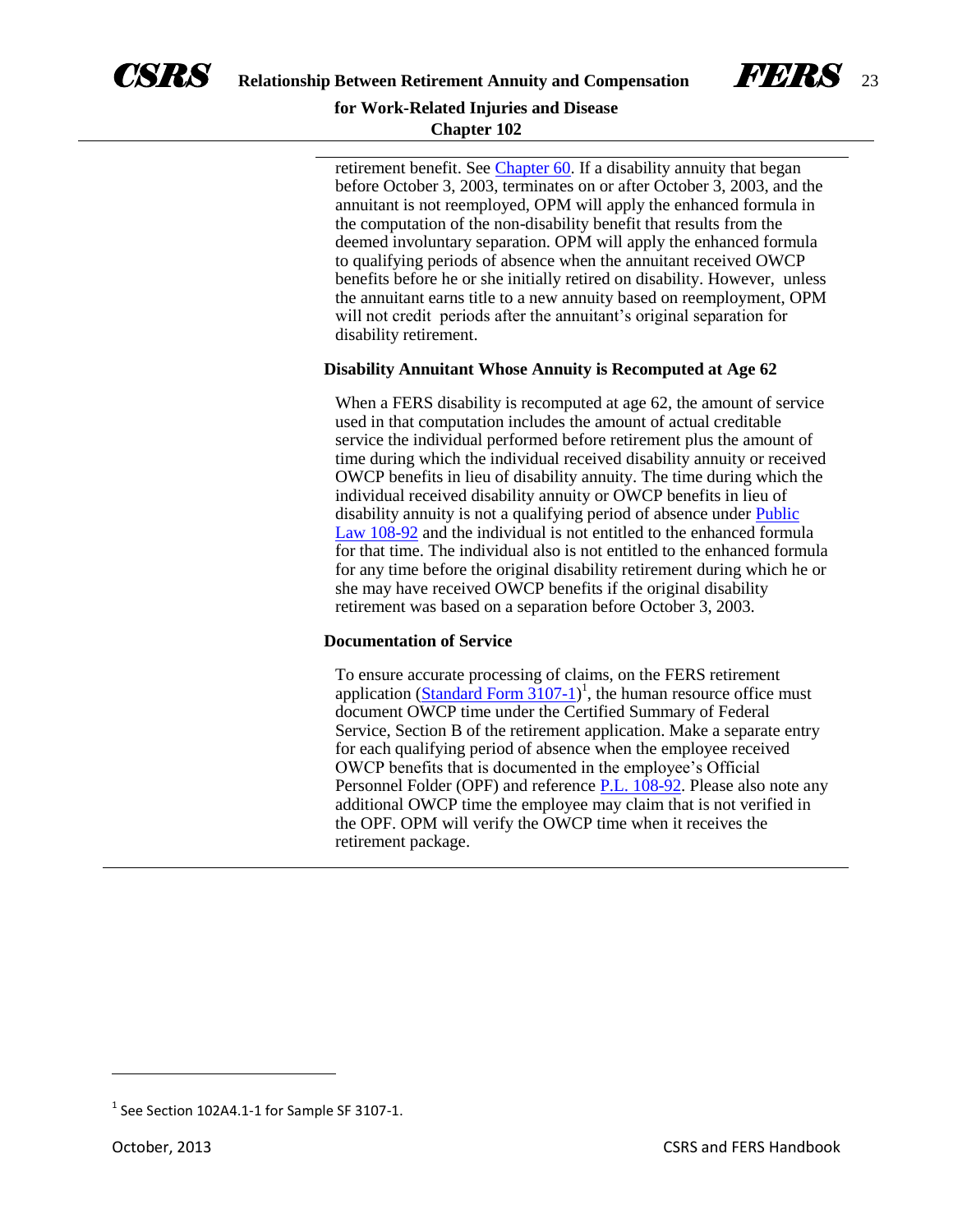

# **Part 102A4 Job Aids**

**Section 102A4.1-1 Job Aids**

**A. Reemployment Status OWCP Chart**

The below chart assists in determining Reemployment Status and Future Annuity Rights of Annuitants Reemployed After Receiving Workers' Compensation Benefits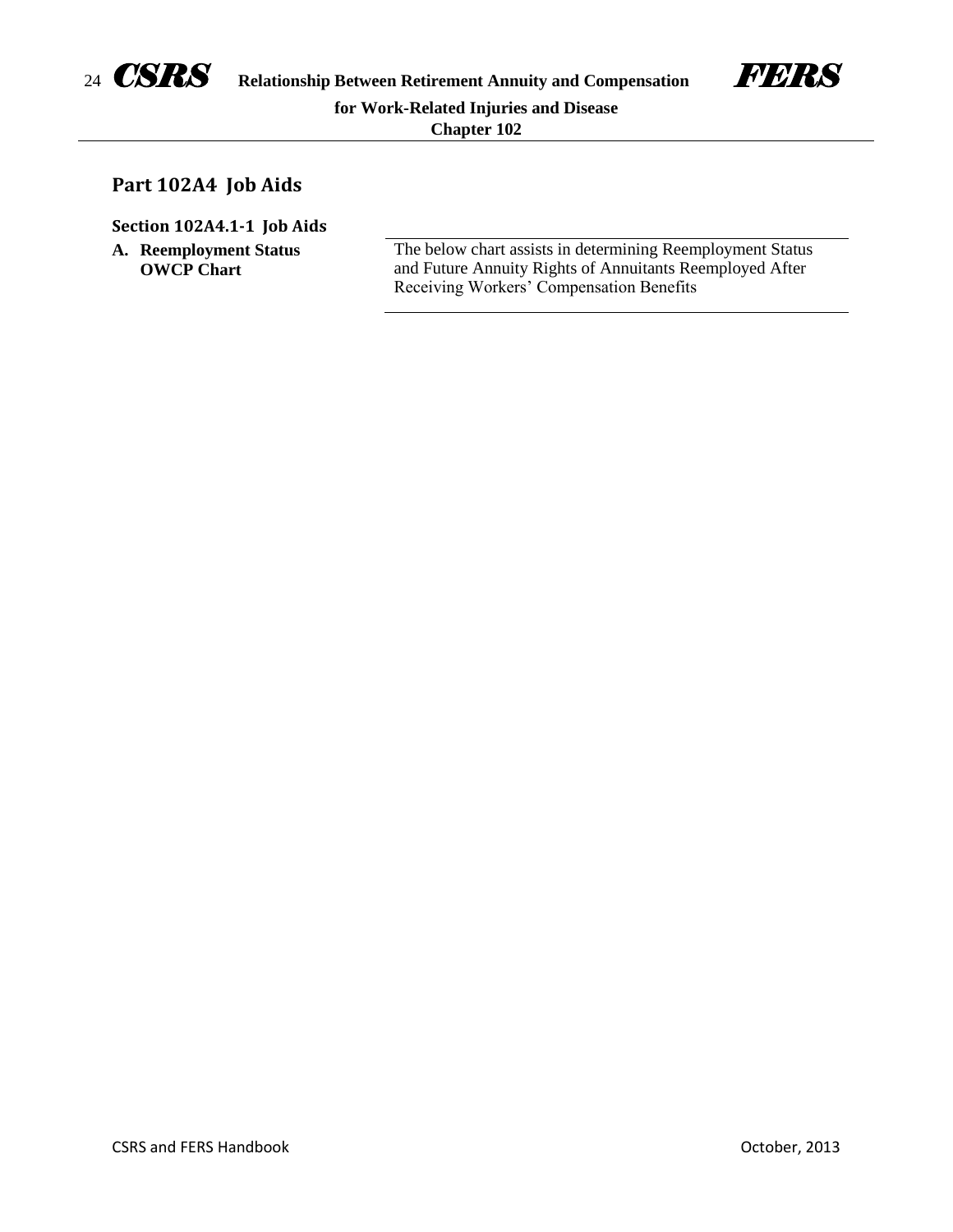



| <b>COMPUTATION PURPOSES</b><br>SERVICE CREDITED FOR                                                                                                    |                                                                                                                                                       | reemployment service for the purpose of<br>the supplemental annuity. The average<br>annual salary will be adjusted if the<br>OPM credits the entire period of<br>individual worked part-time. | service, periods of separation during which<br>OPM credits all prior creditable periods of<br>compensation benefits, and the period of<br>the person was in receipt of workers'                                                                                                                                                                                                                           | proration factor(s) applied if the individual<br>The computation is based on the general<br>formula, with the appropriate part-time                                                                                                                                    | credited in the original annuity.                                                                                                                                                          |                                                                                                                                                                                                                                                                                                                                                                                                                                                                                                                                                            |
|--------------------------------------------------------------------------------------------------------------------------------------------------------|-------------------------------------------------------------------------------------------------------------------------------------------------------|-----------------------------------------------------------------------------------------------------------------------------------------------------------------------------------------------|-----------------------------------------------------------------------------------------------------------------------------------------------------------------------------------------------------------------------------------------------------------------------------------------------------------------------------------------------------------------------------------------------------------|------------------------------------------------------------------------------------------------------------------------------------------------------------------------------------------------------------------------------------------------------------------------|--------------------------------------------------------------------------------------------------------------------------------------------------------------------------------------------|------------------------------------------------------------------------------------------------------------------------------------------------------------------------------------------------------------------------------------------------------------------------------------------------------------------------------------------------------------------------------------------------------------------------------------------------------------------------------------------------------------------------------------------------------------|
|                                                                                                                                                        | No additional service credit                                                                                                                          |                                                                                                                                                                                               |                                                                                                                                                                                                                                                                                                                                                                                                           | worked part-time.                                                                                                                                                                                                                                                      |                                                                                                                                                                                            |                                                                                                                                                                                                                                                                                                                                                                                                                                                                                                                                                            |
| Reemployment Status and Future Annuity Rights of Annuitants Reemployed After Receiving Workers' Compensation Benefits<br><b>BENEFITS ON SEPARATION</b> | Original annuity                                                                                                                                      | Plus a supplemental annuity if reemployment<br>equals or exceeds the equivalent of 1 year of<br>actual full-time, continuous service.                                                         | retirement <sup>2</sup> , he or she may elect a redetermined reemployment service in the computation<br>annuity instead of the original annuity plus the of the redetermined (new) annuity.<br>continuous service, and the person otherwise<br>meets the age and service requirements for<br>equivalent of 5 years of actual full-time,<br>If reemployment equals or exceeds the<br>supplemental annuity. | employees must meet the 1-year-out-of-2 rule<br>If the person is eligible for an immediate or<br>to qualify for a non-disability annuity), the<br>reemployment (CSRS and CSRS Offset<br>deferred annuity based on the period of<br>original annuity is not reinstated. | If the person is not eligible for an immediate or OPM credits only the service that they<br>deferred annuity based on the period of<br>reemployment, the original annuity is<br>reinstated | requirements to have their annuity redetermined even if they have 5 years of reemployment service. For example, a person who retired under either<br>Individuals who retired on Discontinued Service Retirement (DSR), Voluntary Early Retirement or Disability may not meet the age and service<br>years of reemployment, this person would not be eligible for a redetermined annuity unless he or she was being<br>DSR or Voluntary Early Retirement at age 45 with 25 years of service would be 50 years old with 30 years of service after 5 years of |
| <b>ANNUITY STATUS</b>                                                                                                                                  | During the period of reemployment,<br>the agency must deduct an amount<br>(including Right to annuity continues; and<br>equal to the annuity from the | employee's salary.                                                                                                                                                                            |                                                                                                                                                                                                                                                                                                                                                                                                           | Annuity stops on reemployment                                                                                                                                                                                                                                          |                                                                                                                                                                                            | before the starting date of the annuity, the right to an annuity stops.                                                                                                                                                                                                                                                                                                                                                                                                                                                                                    |
| ШY<br><b>TYPE OF ANNU</b>                                                                                                                              | Disability not recovered or restored<br>Voluntary Early Retirement)<br>Voluntary Non-Disability                                                       | rehired in noncovered appointment<br>CSRS Discontinued Service Annuity<br>FERS Discontinued Service<br>o earning capacity<br>Retirement                                                       | Deferred <sup>1</sup><br>FERS MRA+10 or Early<br>Mandatory                                                                                                                                                                                                                                                                                                                                                | - rehired in a covered<br>Disability found recovered or<br><b>CC</b><br>estored to earning capacity<br><b>SRS</b> Discontinued Servi<br>Retirement<br>position                                                                                                         |                                                                                                                                                                                            | reemployment. After 5<br>If the person is rehired                                                                                                                                                                                                                                                                                                                                                                                                                                                                                                          |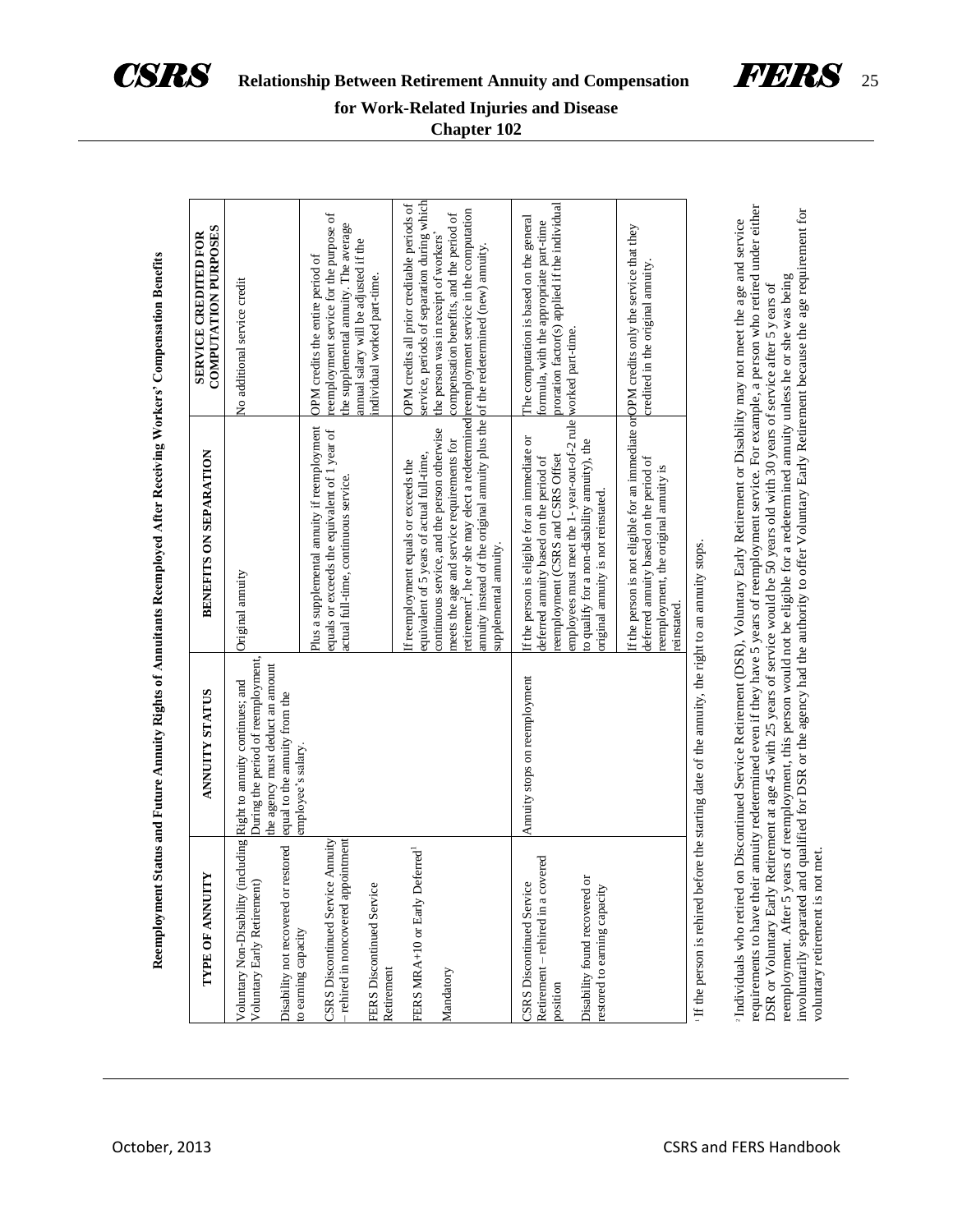



# **for Work-Related Injuries and Disease Chapter 102**

**B. FAQs on Retirement Credit for time spent in OWCP**

The below FAQ addresses Commonly Asked Questions and Answers on Retirement Credit for Time Spent in Receipt of Workers' Compensation Benefits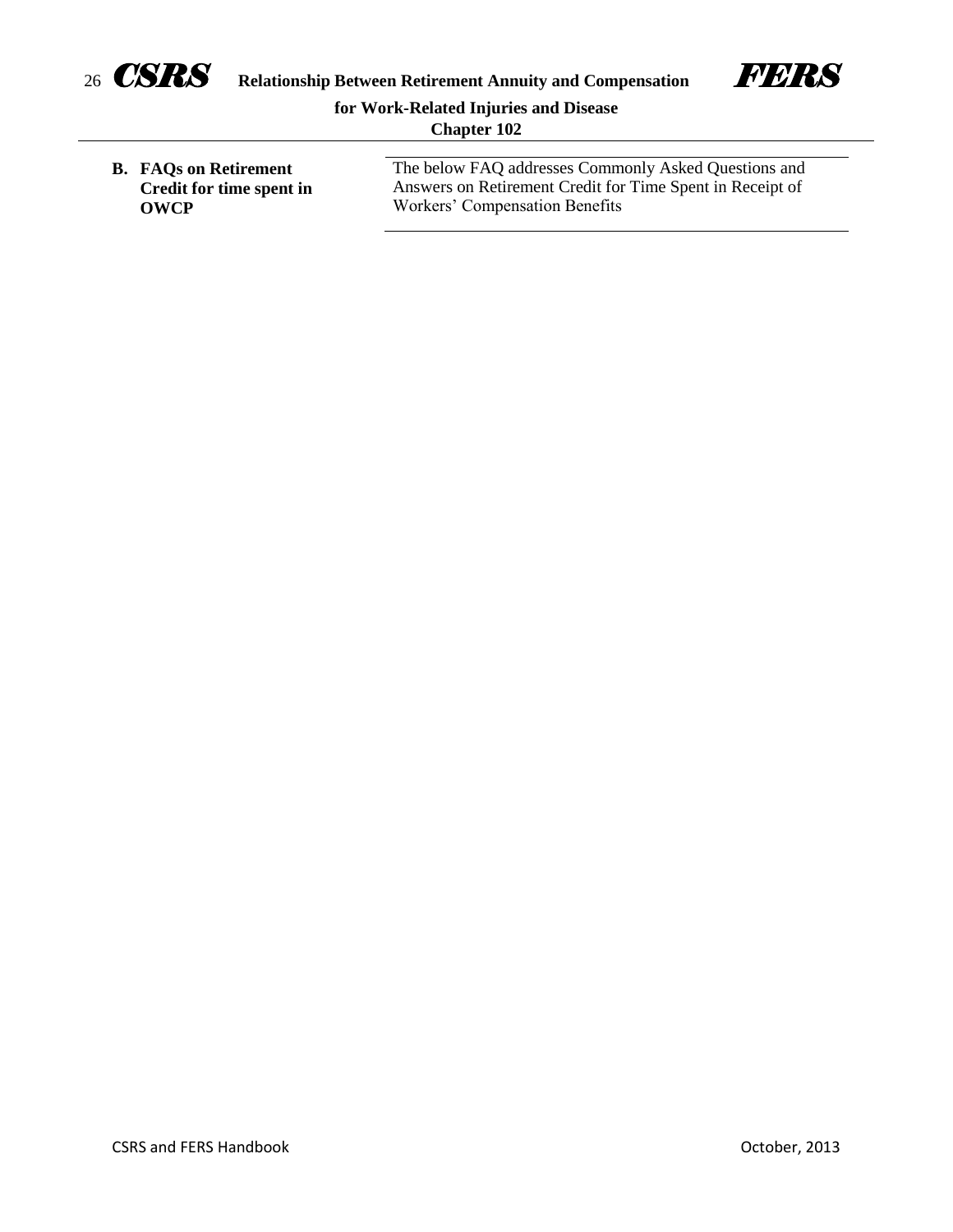



# **Q-1. Do retiring employees receive full credit in their retirement computation for periods of LWOP and separation during which they received workers' compensation benefits?**

A-1. Yes. So long as the period(s) involved occurred before the separation from employment that makes the individual eligible for an annuity, this service is available as service credit for length of service, high- 3 average salary, and computation purposes. However, the service may be credited under part-time rules if the employee was working a part-time schedule. If the employee was on a full-time schedule, working part-time, and receiving workers' compensation benefits for part of the day, full-time credit is given. This provision does not apply to reemployed annuitants.

# **Q-2. Is there any purpose for which a period of separation during which the employee received workers' compensation benefits cannot be credited?**

A-2. Yes. A period of separation cannot be credited in meeting the 1-year-out-of-2 provision of 5 U.S.C. 8333(b) applicable to CSRS employees, even though the individual was receiving workers' compensation benefits.

### **Q-3. What is the 1-year-out-of-2 provision?**

A-3. A CSRS or CSRS Offset employee must complete 1 year of creditable service subject to retirement deductions in the 2 years immediately preceding his or her separation to qualify for a nondisability retirement based on that separation. FERS does not have the same requirement.

# **II. Employees and Annuitants**

#### **Q-4. What is the difference between a separated employee and an annuitant?**

A-4. A separated employee is a former Federal employee who was covered by CSRS, CSRS Offset, or FERS. An annuitant is a separated employee whose application for either a CSRS, >CSRS Offset< or FERS annuity has been received by OPM (or, when appropriate, the employing agency) and who meets the requirements for that benefit. For individuals who are applying for a regular benefit based on age and service, "meeting all the requirements" means the person 1) has separated from his or her employing agency; 2) meets the appropriate age and service requirements; and 3) has filed an application for annuity with OPM (or, when appropriate, the employing agency). However, OPM must make a finding of disability before annuitant status can be established for an applicant for disability annuity.

## **Q-5. Is an annuitant who elects to receive workers' compensation benefits for loss of wage-earning capacity in lieu of annuity still considered an annuitant?**

A-5. Yes. This is because he or she may reverse his or her election and choose to receive annuity in lieu of workers' compensation benefits at any time.

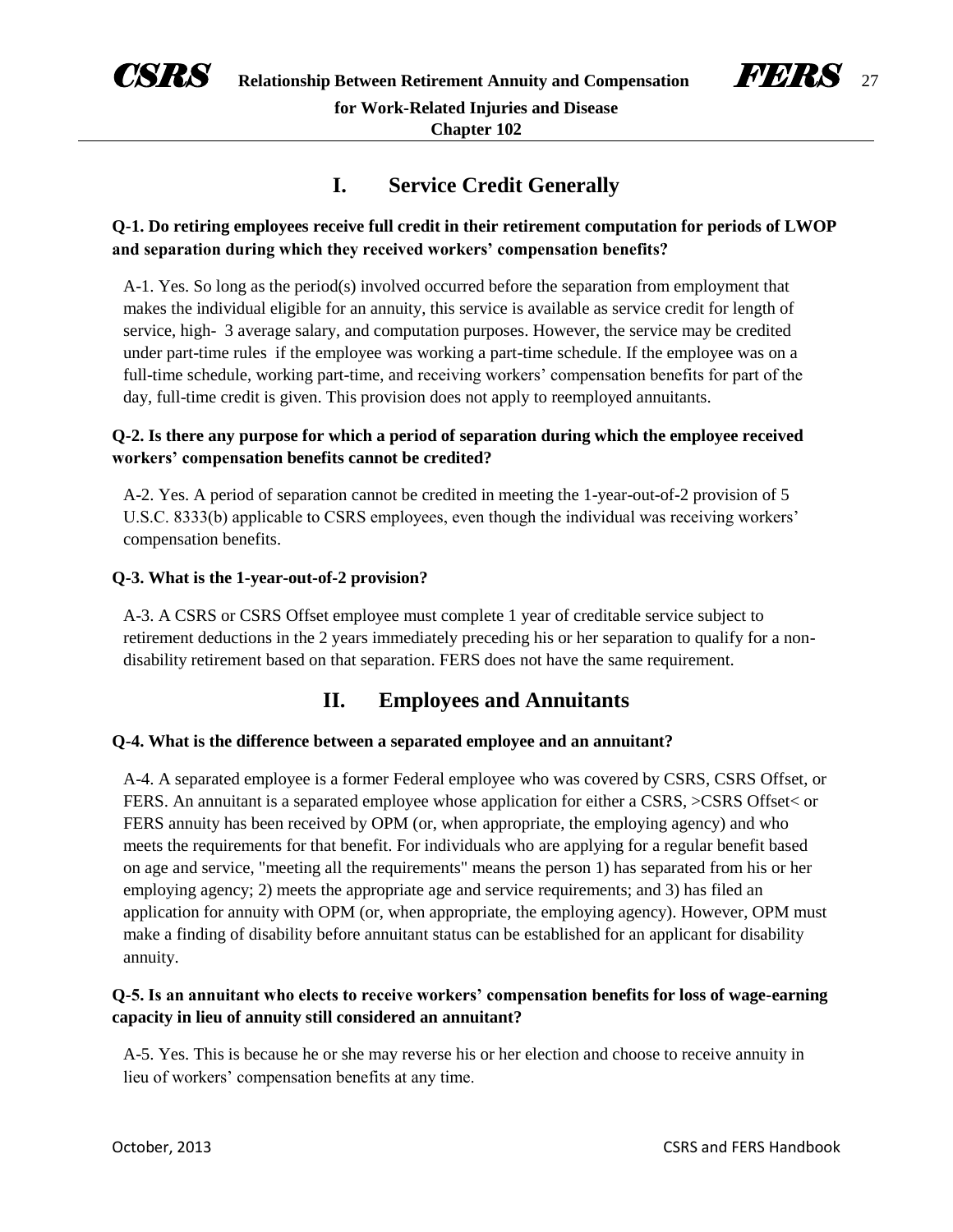



# **Q-6. How can annuitants receive retirement credit for periods of separation after retirement during which they received workers' compensation benefits in lieu of civil service annuity?**

A-6. Annuitants can credit periods of separation during which they received workers' compensation benefits in lieu of annuity by 1) being reemployed after the period of receipt of workers' compensation benefits and 2) becoming eligible for an immediate or deferred annuity as a result of such reemployment.

# **III. Reemployed Annuitants**

# **Q-7. How does an annuitant earn a new right to an immediate or deferred annuity based on reemployment?**

A-7. If an annuitant's right to annuity stops on or during reemployment, he or she has earned a new right to an immediate or deferred annuity when separated from such employment. However, CSRS and CSRS Offset employees must also meet the 1-out-of-2 year requirement. If the annuitant's right to annuity continues during reemployment, he or she has earned a new right to annuity only if he or she completes the equivalent of 5 full-time, continuous years and earns a right to a redetermined annuity.

### **Q-8. What kinds of annuities stop on or during reemployment?**

A-8. Under CSRS or CSRS Offset, a discontinued service annuity stops when the employee is reemployed in an appointment that is not excluded from CSRS coverage by law or regulation. Other CSRS or CSRS Offset annuities stop when the annuitant is reemployed under special circumstances, such as a Member of Congress or a Presidential appointee. All other annuities, and the right to receive annuity, are not directly affected by reemployment. However, special rules apply to disability annuities that stop during reemployment.

## **Q-9. What are the special rules that apply to disability annuities that stop during reemployment?**

A-9. When OPM finds a CSRS, CSRS Offset<or FERS disability annuitant recovered or restored to earning capacity, the date the annuity stops may be affected by Government employment. A disability annuity usually stops 1 year after the date OPM has found the annuitant recovered, or 6 months after the end of the calendar year in which OPM has found the annuitant restored to earning capacity. When a disability annuitant who has been found recovered or restored to earning capacity is reemployed in a Government position before the usual termination date of annuity, the annuity stops on the later of (1) the date of reemployment or (2) the date of OPM's finding. The Government position must be at the same or higher grade or pay level and tenure as the position from which the disability annuitant retired.

#### Government means:

• the Government of the United States and Gallaudet University;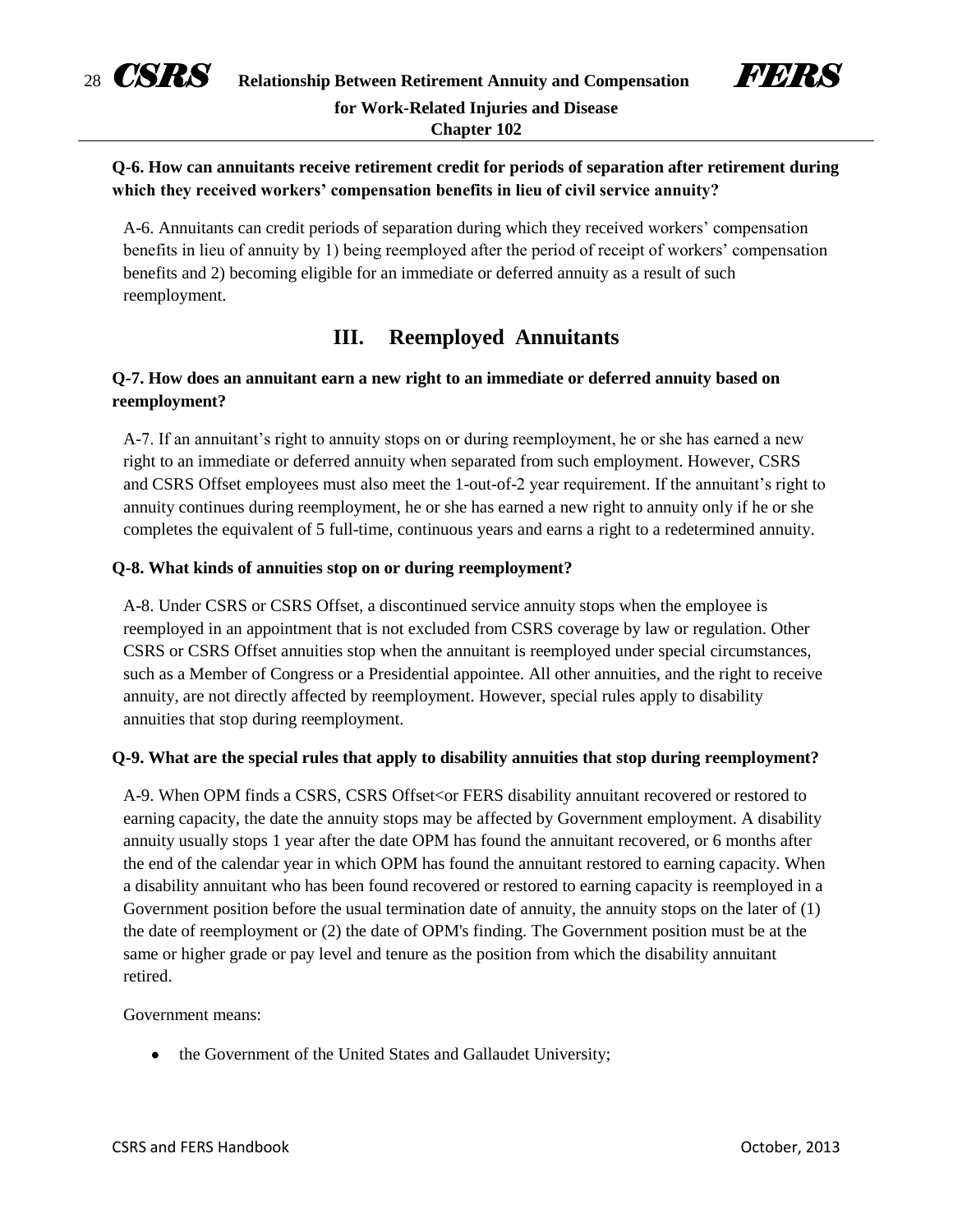



- nonappropriated fund instrumentalities (NAFI) of the Department of Defense or Coast Guard for eligible individuals who continued their CSRS or FERS coverage in NAFI positions; and
- the government of the District of Columbia when the annuitant was first employed subject to CSRS by the District of Columbia before October 1, 1987 or is an employee of the government of the District of Columbia not excluded from CSRS under section 831.201(g) or 831.201(i) of title 5, Code of Federal Regulations, or is an employee of the District of Columbia who is deemed to be a Federal employee for FERS purposes under section 842.107 or 842.108 of title 5, Code of Federal Regulations.

#### **Q-10. On what basis can a disability annuitant be found recovered?**

A-10. OPM will find a disability annuitant recovered from his or her disability if:

- medical evidence shows that the medical condition that initially caused the disability has improved so that the annuitant is no longer disabled for the position from which he or she retired, or
- the annuitant is permanently reemployed, under CSRS, CSRS Offset, or FERS, in a position of the same or higher grade or pay level and tenure as the position from which he or she retired. For this purpose, pay level means current basic pay, and is the hourly rate times the number of hours in the tour of duty.

## **Q-11. What circumstances will prevent OPM from making a recovery finding on the basis of reemployment?**

A-11. If the disability annuitant is age 60 or over, OPM will only find him or her found recovered at the annuitant's own request. In addition, if the reemployed disability annuitant continues to receive workers' compensation benefits on the basis of loss of earning capacity, a recovery finding on the basis of reemployment normally is inappropriate.

# **Q-12. May a reemployed disability annuitant request OPM to make a finding of recovery from disability, and what effect does the request have?**

A-12. Yes. A reemployed disability annuitant may request to be found recovered from his or her disability at any age. A disability annuitant age 60 or over may only be found recovered on his or her own request.

#### **Q-13. On what basis may a disability annuitant be found restored to earning capacity?**

A-13. A disability annuitant is deemed restored to earning capacity when, in any calendar year in which the annuitant is under age 60 (on December 31), the annuitant's earnings equal or exceed 80 percent of the current pay of the position from which the annuitant retired.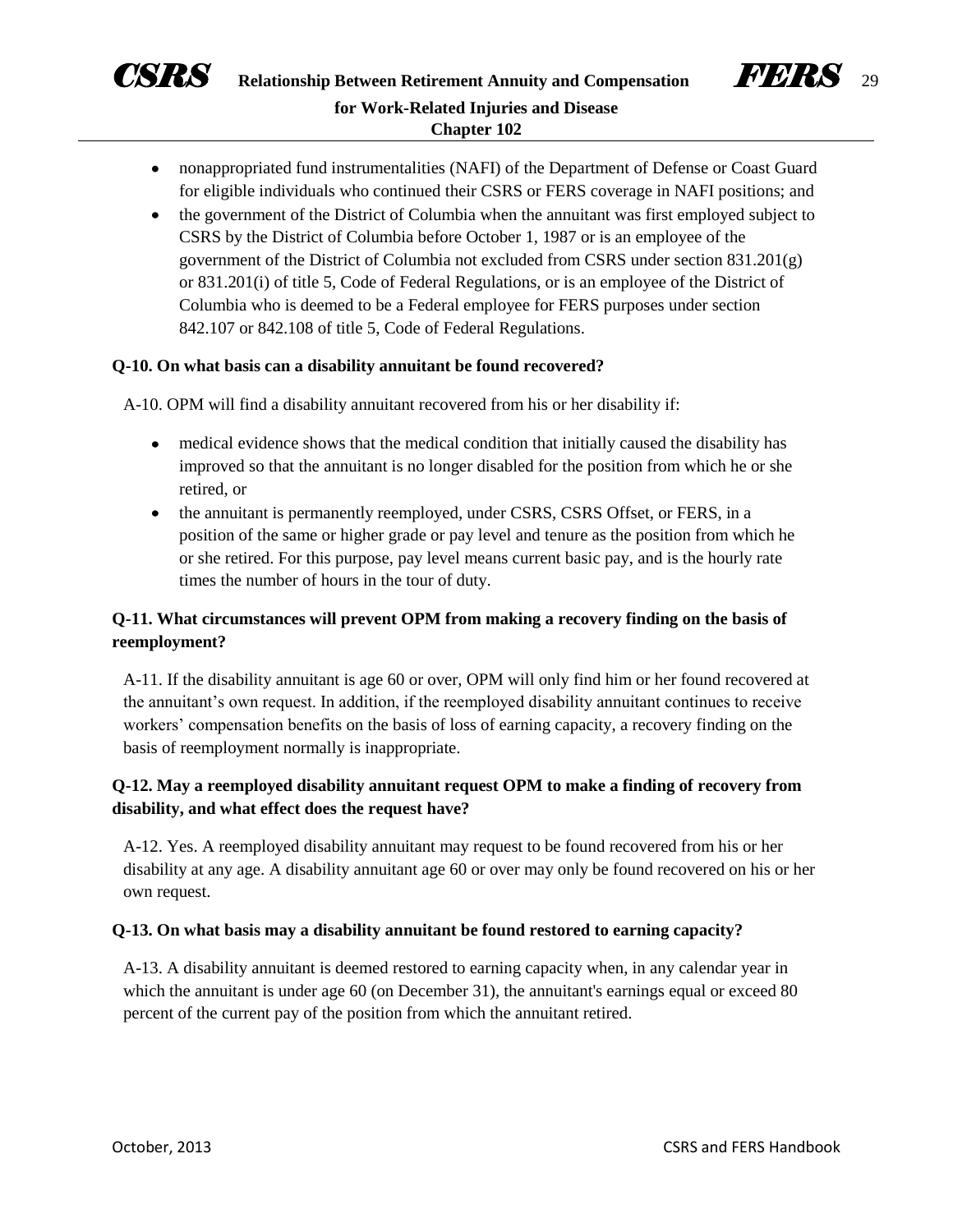



**Q-14. Are workers' compensation benefits counted as part of a disability annuitant's earnings for restoration to earning capacity purposes, or as part of his or her salary for average salary purposes?** 

A-14. No.

## **Q-15. How is average salary computed, especially when the employee is working a part-time schedule?**

A-15. It depends. If the annuity continued during reemployment and the annuitant is eligible for a supplemental annuity, OPM uses the annual rate of basic pay the employee actually received to compute the average salary for a supplemental annuity. OPM uses an average of the basic salary for the entire period of reemployment rather than an average of the 3 highest consecutive years. For example, the average salary for an employee who worked 20 hours per week at an annual full-time rate of \$60,000 for 1 year and \$65,000 for 1 year would be \$31,250 (\$30,000 + \$32,500 = \$62,500 divided by  $2 = $31,250$ .

Regular part-time rules apply depending on whether the individual is CSRS (or CSRS Offset) or FERS or if the individual had part-time service in a Veterans Health Administration position (see Chapter 55) when:

- The annuity continues during reemployment and the annuitant qualifies for and elects a redetermined annuity.
- The annuity stops during reemployment and the annuitant earns new title to an immediate or deferred annuity.

# **Q-16. What CSRS or FERS benefits are payable if the reemployed annuitant (whose annuity stopped on or during reemployment) separates without new title to either immediate or deferred annuity?**

A-16. If a non-disability annuity stopped on or during reemployment, it may be reinstated as of the date of separation. If a disability annuity stopped on or during reemployment, and the employee is (1) still, or once again, disabled by the same medical condition, and (2) under age 62, the disability annuity may be reinstated. If a disability annuity stopped on or during reemployment, but the employee does not meet the above, he or she may be entitled to discontinued service annuity based on the termination of the disability annuity. To meet this requirement, he or she would need to have had 25 years of service when he or she initially retired, or 20 years of service, and be age 50 or over when the disability annuity stopped. If none of the above circumstances apply to the employee, he or she will be entitled to a deferred annuity based on the prior separation for retirement.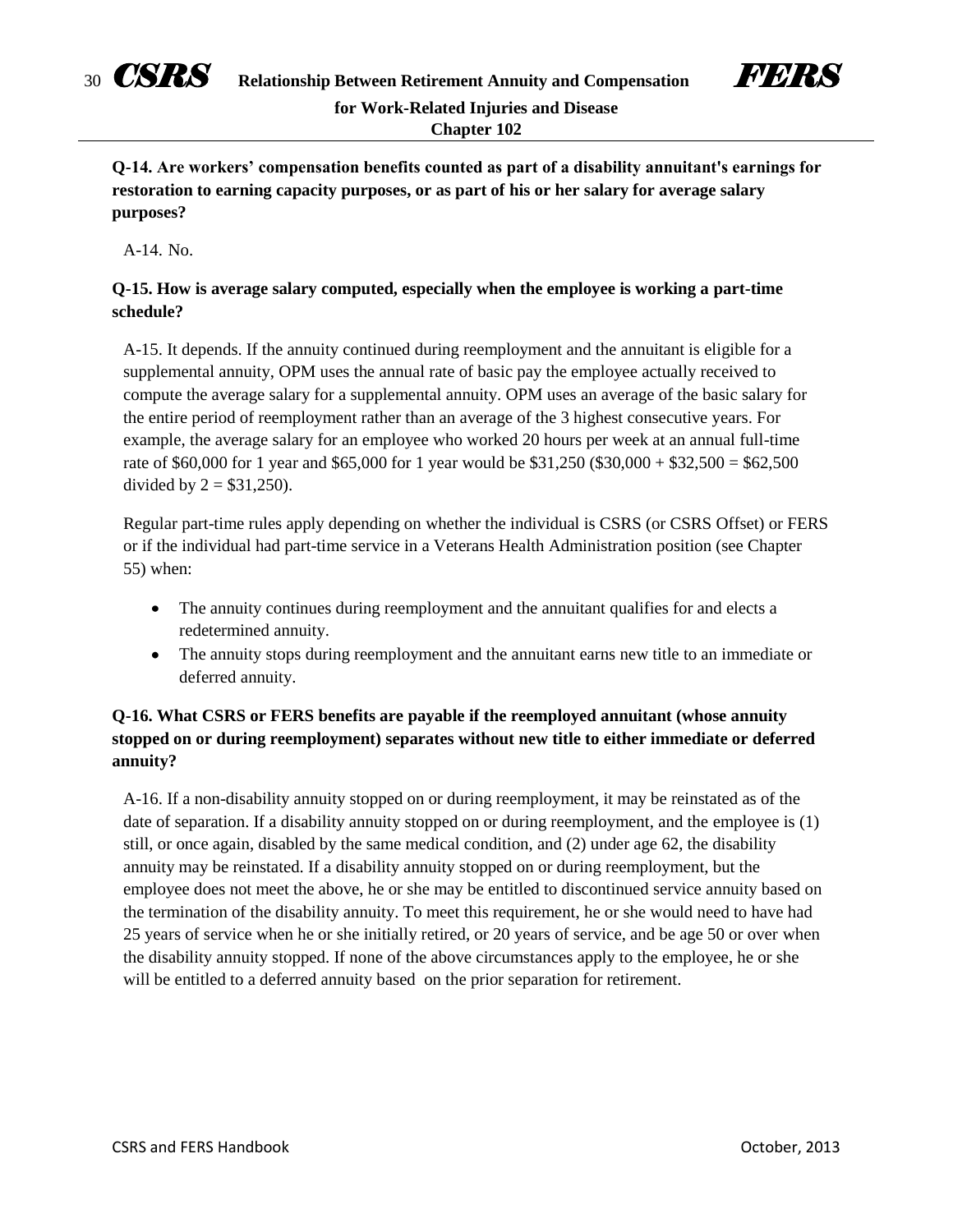



# **Q-17. What benefits would be payable to a reemployed annuitant (whose annuity did not stop during reemployment) if he or she is not entitled to a redetermined annuity?**

A-17. If the annuitant completed at least 1 year of actual, continuous full-time reemployment service, or its part-time equivalent, he or she would be entitled to a supplemental annuity. A supplemental annuity is added onto the regular annuity.

## **Q-18. Can periods of separation during which the annuitant received workers' compensation benefits be included in the computation of the supplemental annuity?**

A-18. No. Only actual reemployment service may be used to compute a supplemental annuity.